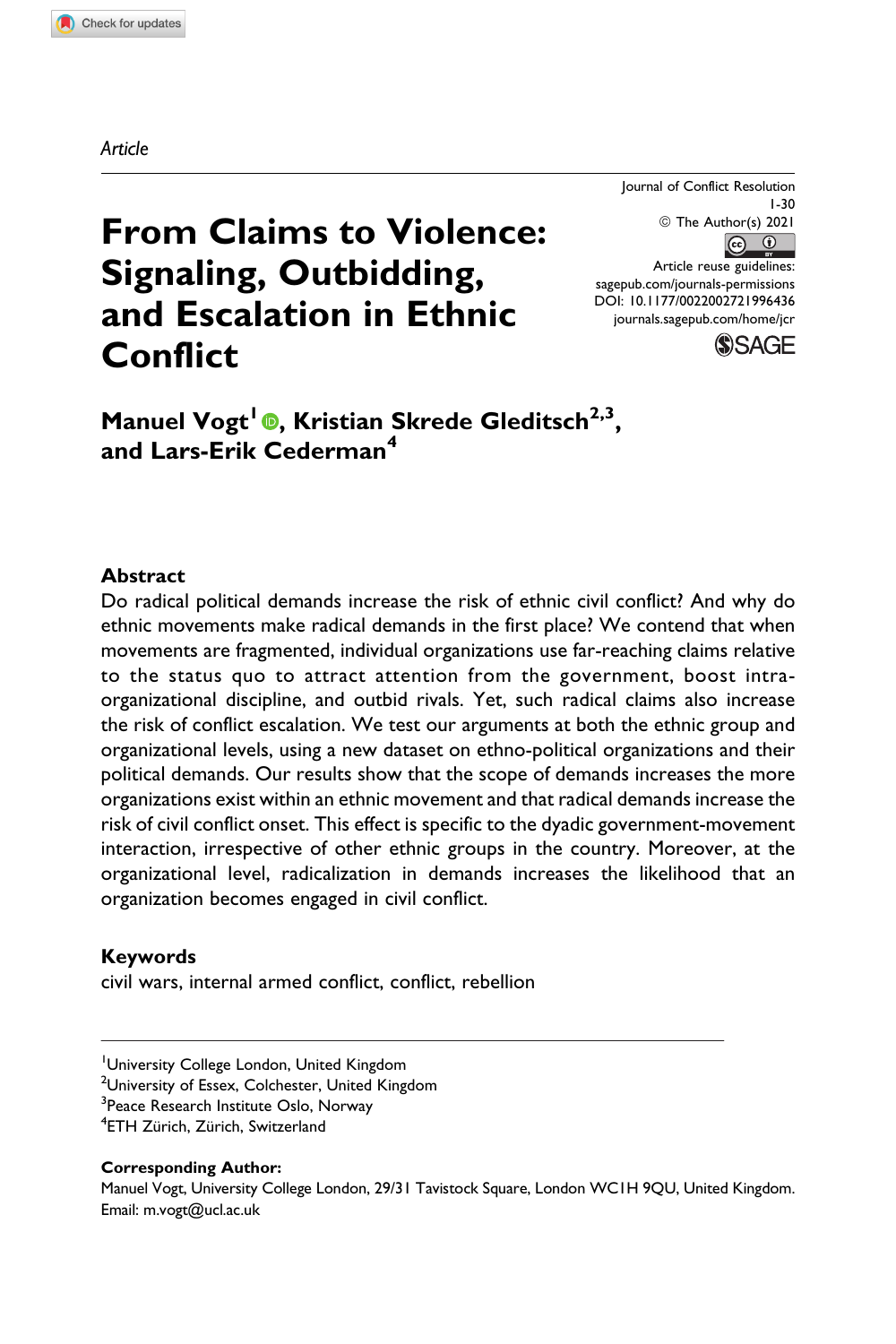## **Introduction**

In October 2017, the latent conflict between the Cameroonian government and Anglophone opposition groups escalated into deadly violence, causing hundreds of fatalities. After initial calls for language and administrative rights in the Anglophone regions were resisted by the government, the dissidents made further demands for political autonomy and an independent Anglophone state of "Ambazonia," provoking heavy-handed government repression. Do radical political demands increase the risk of ethnic civil conflict? And why do ethnic movements make radical demands in the first place? Recent research highlights the impact of actor fragmentation (Cunningham 2013) and organizational rivalries (Cunningham, Bakke, and Seymour 2012; Krause 2014; Pearlman 2008/09) on conflict dynamics, but has not analyzed in depth how radicalization in opposition demands intervenes in these processes. Similarly, existing studies show an effect of inter-group inequality on ethnic civil conflict (Cederman, Gleditsch, and Buhaug 2013; Stewart 2008), but do not consider how claims made by marginalized groups affect the escalation process leading from inequality to conflict outbreak.

To address this gap, we develop a theory of conflict escalation in ethno-political mobilization that highlights the importance of claims as signaling devices within opposition movements and in their interaction with state governments. With a higher number of organizations within an ethnic movement, individual organizations have incentives to make radical claims to attract attention and possible concessions from the government. In the face of movement-internal competition, radical claims also serve to boost intra-organizational discipline and outbid contenders for the same popular support. Yet, such radical claims increase the risk of violent conflict escalation through the perceived threat to the government, by empowering hardliners on the government side, and by provoking repressive measures that may fuel antigovernment violence.

Our study is the first to measure the scope of political demands at the level of individual organizations, including both violent and non-violent organizations, in a globally representative sample. We define the scope of demands as a function of distance from the status quo on two different dimensions: governmental power and territorial rights. The larger this distance, the more radical the demand is. We introduce a new dataset on ethno-political organizations, EPR-Organizations (EPR-O), which covers a random sample of forty countries over the period 1946 to 2013 and identifies individual organizations representing groups in the Ethnic Power Relations (EPR) dataset (Cederman, Wimmer, and Min 2010; Vogt et al. 2015), as well as their distinct claims. These data allow us to examine the causes and consequences of radical demands at the levels of both ethnic groups and organizations. Since EPR-O covers both violent and non-violent actors, we can track the political demands of organizations that never become involved in violence, as well as organizations' claims *before* they engage in violence, and thus evaluate how the scope of demands affects the risk of ethnic civil conflict.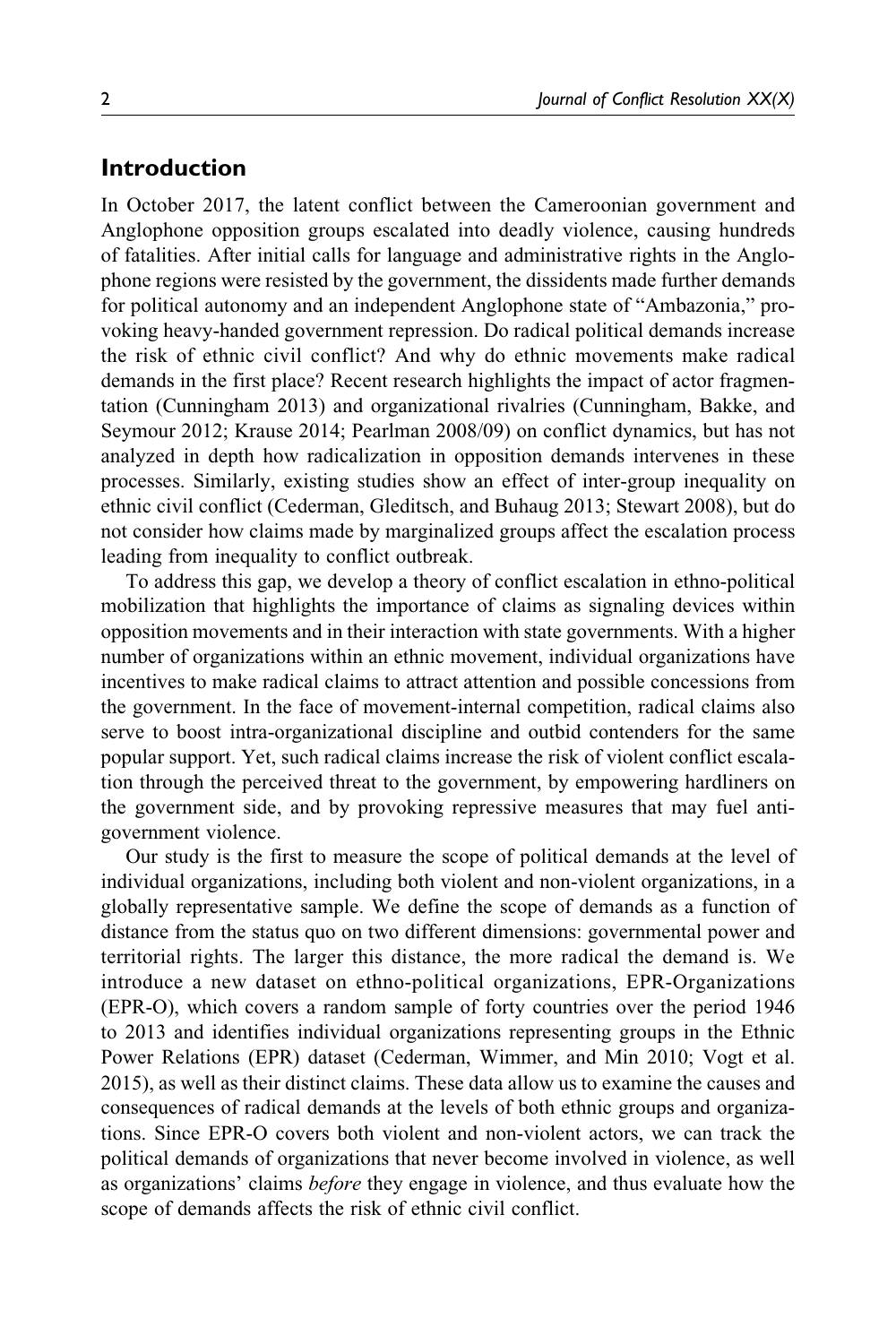Our empirical analysis of the roots of radicalization shows that the scope of demands increases as a function of the number of organizations within an ethnic movement. This implies that although most comparative research conceives of radicalization as observed escalation in violence (e.g., Bloom 2004; Cunningham, Bakke, and Seymour 2012; Lawrence 2010), claims constitute an important element of inter-organizational outbidding dynamics, as highlighted in many case studies (e.g., Haines 1995; Kaufman 1996). Moreover, the risk of ethnic civil conflict is higher the more radical the demands of an ethnic movement relative to the status quo. We also find that the risk of civil conflict increases due to escalation in the dyadic government-movement interaction rather than potential future imitators. Finally, we find evidence of an organization-specific effect of radicalization; as demands become more radical, an organization is more likely to become engaged in civil conflict. Together, these findings provide new insights into the causal pathways that lead from previously identified risk factors to ethnic civil conflict.

## **Ethnic Mobilization, Actor Fragmentation, and Civil Conflict**

Although many scholars emphasize how ethnic mobilization can fuel violent conflict (Brancati 2006; Horowitz 1985; Rabushka and Shepsle 1972), most ethnopolitical disputes do not give way to violence. Existing research has considered both structural and actor-centered approaches to explain non-violent and violent conflict and how the former may escalate into the latter (Chenoweth and Ulfelder 2017; Vogt 2019). Yet, the role of specific claims made by political actors in such escalation has largely been ignored.

For instance, one important strand of research argues that politically excluded or economically marginalized groups are especially likely to rebel against the state (Cederman, Gleditsch, and Buhaug 2013; Stewart 2008). These arguments postulate a process of group mobilization running from inequality to violence (e.g., Cederman, Gleditsch, and Buhaug 2013, 44-48), but while acknowledging the importance of organizations in engendering collective action (e.g., Vogt 2019, 61-73), they do not consider the impact of organizational claims and within-group competition on the risk of escalation. From this perspective, claims advanced on behalf of ethnic groups should simply reflect the grievances, which follow from structural inequalities. Other studies treat opposition claims as a function of mobilization capacity and bargaining leverage (e.g., Cetinyan 2002; Jenne, Saideman, and Lowe 2007). For example, Cetinyan (2002) argues that under perfect information, an ethnic movement should make demands on the state proportional to its capability. However, there are often important information asymmetries between government and opposition movements (Walter 2009), and opposition claims can play an important role in creating or exploiting such asymmetries.

Recent work extends bargaining models beyond unitary actors and considers the role of internal divisions within the main antagonists. One key finding is that fragmented political movements are more likely to engage in violence against the state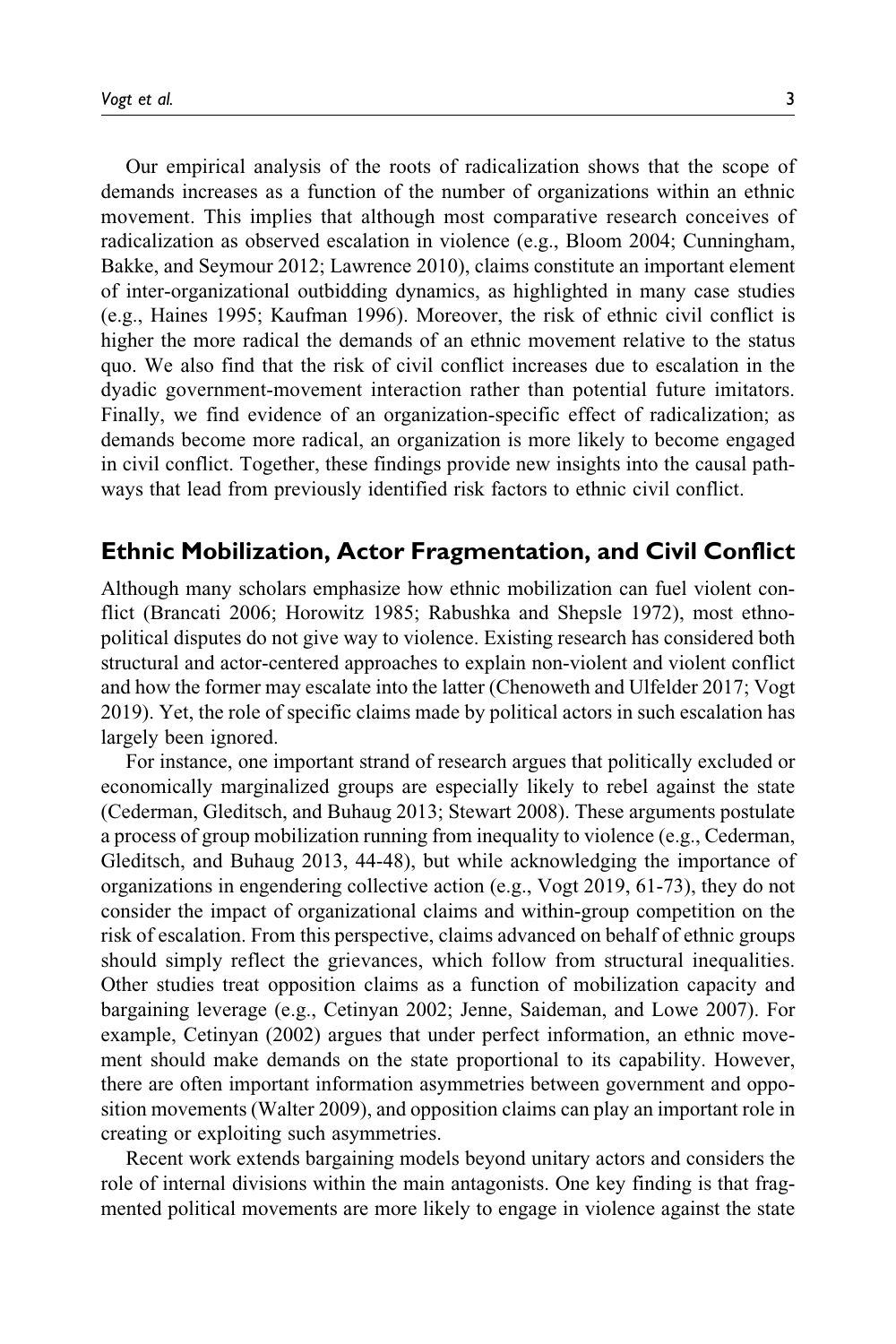than unitary movements because fragmentation raises uncertainty and exacerbates commitment problems (Cunningham 2013). While providing crucial insights into how violence is affected by power struggles and alliances between and within organizations (Christia 2012; Krause 2014; Pearlman 2008/09), these studies also disregard the specific claims made by conflict actors. This makes it difficult to directly test many proposed accounts of conflict escalation. To illustrate, Cunningham (2013, 661) notes that "[b]argaining breaks down when the state is unable or unwilling to satisfy the demands of the opposition." This raises the question of what demands the state cannot or will not concede.

Moreover, claims can also play a crucial role in movement-internal signaling. For instance, existing studies conceptualize outbidding as organizations' escalating use of violence (e.g., Bloom 2004; Cunningham, Bakke, and Seymour 2012; Lawrence 2010). Yet, theories of ethnic outbidding suggest that organizations can also outbid each other through the scope of their claims (e.g., Horowitz 1985, 185-228; Kaufman 1996). Similarly, social movement scholars have highlighted the role of movement factions' objectives and rhetoric in their analyses of "radical flanks" (e.g., Gamson 1975, 46-49; Haines 1995). Some studies have collected data on the content of conflicts, such as the Religion and Armed Conflict data (Svensson and Nilsson 2018), or the motivations and ideologies of non-state actors, such as the MAROB dataset (Wilkenfeld, Asal, and Pate 2011). Yet, these works typically assume certain claims a priori to be particularly prone to violence, especially religious or territorial demands (Asal and Rethemeyer 2008; Hassner 2009; Svensson 2007; Toft 2002, 2007; Walter 2006). This overlooks important variation in the scope of demands within the same type of conflict issue.

In contrast, we argue that the most relevant factor is how far political demands depart from the status quo, independent of the particular issue at stake. We define demands as radical when they call for far-reaching changes to the status quo. Thus, we propose a relational operationalization of the scope of demands.<sup>1</sup> For example, a demand for more regional autonomy is more radical in a highly centralized state than in a federal state, and demands for inclusion that are radical in a highly exclusionary state may represent the status quo in another state. We apply our operationalization to a theory of how radical claims affect bargaining with the state in ethno-political conflicts.

# **Signaling and Outbidding: A Claim-based Theory of Ethnic Conflict Escalation**

We develop a two-stage argument about the crucial signaling function of claims in ethnic conflict that elucidates, first, why organizations expect radical demands to deliver club benefits in the face of movement-internal competition and, second, how these same signals—though potentially beneficial for individual organizations—can produce negative externalities for the whole movement in the form of armed civil conflict. We distinguish between the overall movement representing an ethnic group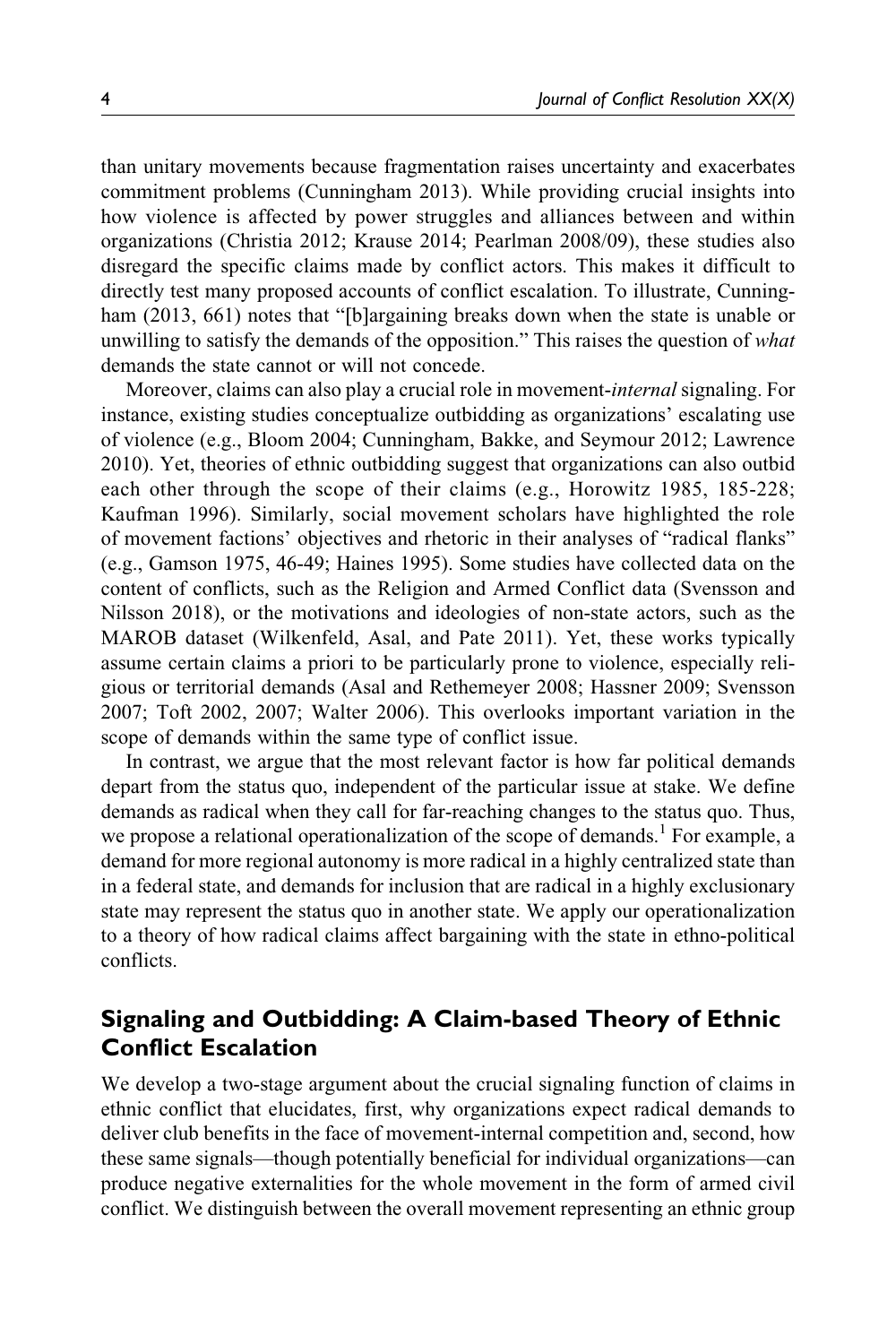and individual organizations, which are typically concerned with both public goods for their ethnic constituency and club goods that exclusively accrue to themselves (Cunningham, Bakke, and Seymour 2012; Krause 2014). In this setting, organizations use claims to signal strength and resolve to three key audiences: the state government, their members, and their broader ethnic constituency.

Since opposition organizations' interactions with the state government are fraught by information asymmetries, they typically have incentives to exaggerate their strength to obtain more concessions from the government (Walter 2009, 249-50). More radical demands can help an organization appear more committed in bargaining with the state. Moreover, political demands are a core ingredient of ideology and, therefore, play a key role in both mobilizing popular support and establishing organizational cohesion. Ideological doctrines help mobilize individuals for collective action by distinguishing in-groups from out-groups, establishing goals, and providing a road map for action (Costalli and Ruggeri 2015; Drake 1998). Within organizations, they also serve to homogenize individual motivations, develop internal control mechanisms, and, thus, promote intra-organizational discipline (Gutiérrez Sanín and Wood 2014; Thaler 2012). Since radical demands are likely to sharpen ideological profiles, ethno-political organizations may advance such demands in order to boost external support and internal cohesion.<sup>2</sup>

These incentives should increase with a higher number of different organizations representing the same ethnic group.<sup>3</sup> First, vis- $\dot{a}$ -vis the government, radical demands can allow individual organizations to gain prominence in bargaining, compared to other organizations, and secure individual benefits. Second, in the competition for popular support within the movement's constituency, radical demands allow organizations to distinguish themselves from movement-internal competitors and portray themselves as the most committed group representatives (Horowitz 1985, 185-228; Kaufman 1996; Rabushka and Shepsle 1972). Similar to the centrifugal force affecting political candidates in party-internal contests (e.g., Adams and Merrill 2008; Owen and Grofman 2006), increasing competition over the same "market" of supporters incentivizes ethno-political organizations to send more radical signals. For example, Euskadi Ta Askatasuna (ETA, Homeland and Liberty) and its political wing Herri Batasuna (Popular Unity) have rejected any form of autonomy short of full independence, thereby distancing themselves from the mainstream Basque Nationalist Party, which accepts an autonomous Basque province within Spain.

Finally, the emergence of competitors representing the same ethnic constituency also threatens organizations' internal cohesion by raising the specter of members' defection to rival organizations. For example, competition over recruits has been a key element of rivalry between different Islamist organizations in Somalia (Ahmad 2016). For the purposes of internal communication, then, making radical demands that accentuate their ideological profile can help organizations "distinguish themselves from rival organizations, allowing for long-term internal cohesion in the face of the enemy" (Ugarriza and Craig 2013, 468). Therefore, we expect the scope of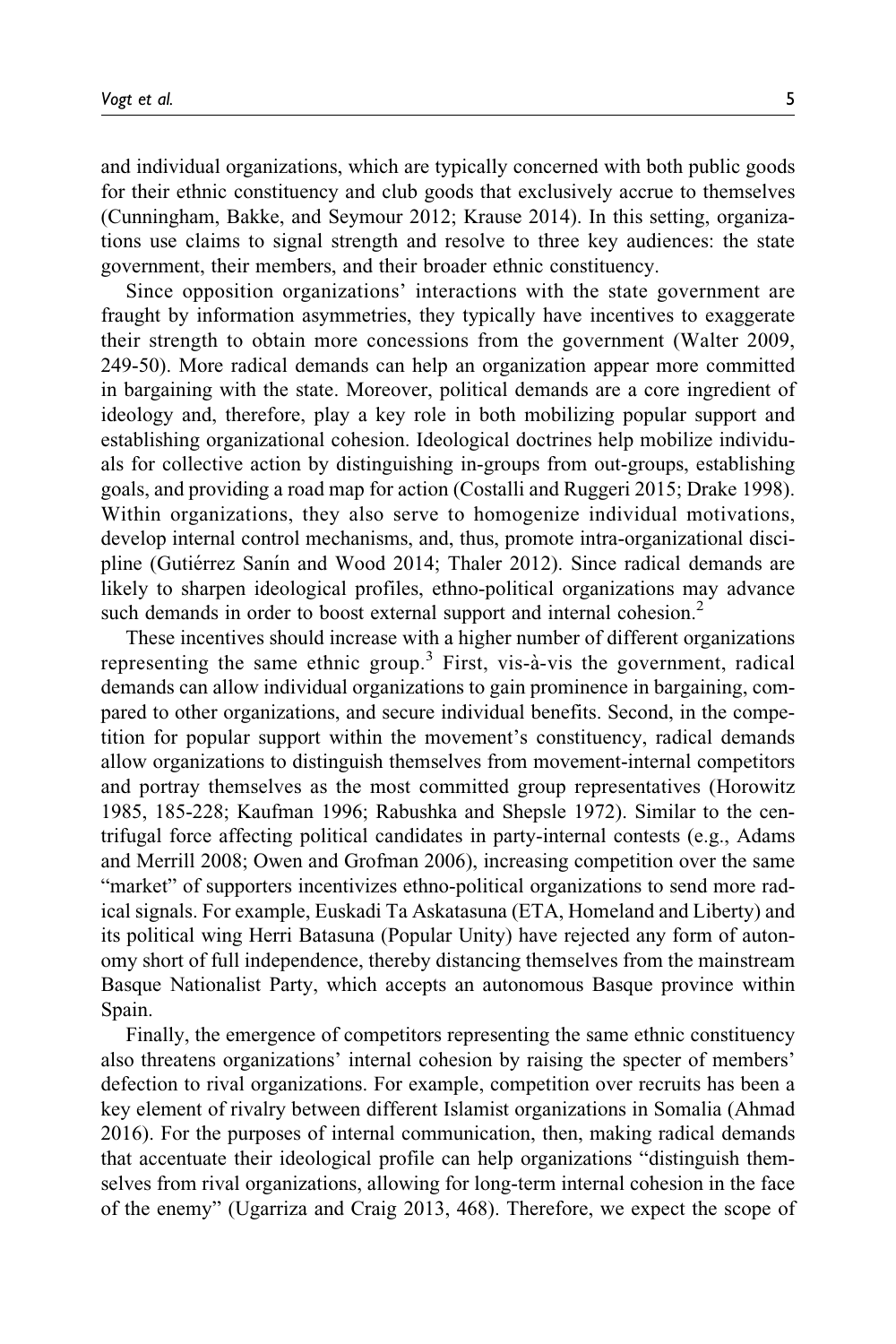ethnic group demands to increase as a function of the number of organizations representing the group.<sup>4</sup> This first stage of our argument is expressed in the following hypothesis:

H1: The higher the number of organizations representing an ethnic group, the greater the scope of the ethnic movement's demands.

However, while benefiting individual organizations, radical demands also increase the risk of bargaining failure with the state and escalation to violence. There are at least two mechanisms that lead from radical demands to civil conflict outbreak. First, opposition demands affect the government's threat perception and, by extension, resort to repression (Davenport 2007). Opposition movements with demands far away from the status quo pose a greater threat to the current order, and governments have reason to assume that movements will escalate toward even more radical demands in the future. This undermines the confidence of the government in the willingness of the movement's representatives to compromise and furthers the cause of hardliners on the government side who oppose negotiations. Moreover, governments are likely to perceive movements with radical demands as prone to radical action (Abrahms 2012). This may incite heavy-handed repression, which often escalates anti-government mobilization (Lichbach 1987; Moore 1998). This direct effect of the scope of demands on civil war risk is captured in the following hypothesis:

H2a: The risk of armed civil conflict increases with the scope of an ethnic movement's demands.

The second mechanism leading from radical demands to civil conflict outbreak runs through the government's fear of setting precedents. Governments are particularly wary of giving in to far-reaching demands if they perceive a risk that others will make similar demands in the future (Toft 2002; Walter 2006). The threat of future demands increases the government's resolve to block far-reaching demands at the present. This effect is conditional as it depends on the existence, and the number, of potential future imitators. Governments are likely to be more intransigent if they have more potential future challengers (Walter 2006), which in turn increases the risk of violent conflict escalation. Thus, one can extend the dyadic governmentmovement interaction to the role of other ethnic movements in the country.

H2b: The likelihood that radical demands of an ethnic movement lead to armed civil conflict increases with the number of other ethnic groups in the state.

Finally, at the organizational level, claim-based radicalization should have a direct impact on the risk of civil war as radicalizing organizations may turn to political violence. As Jenne (2007, 15) argues, ethnic leaders' claims lock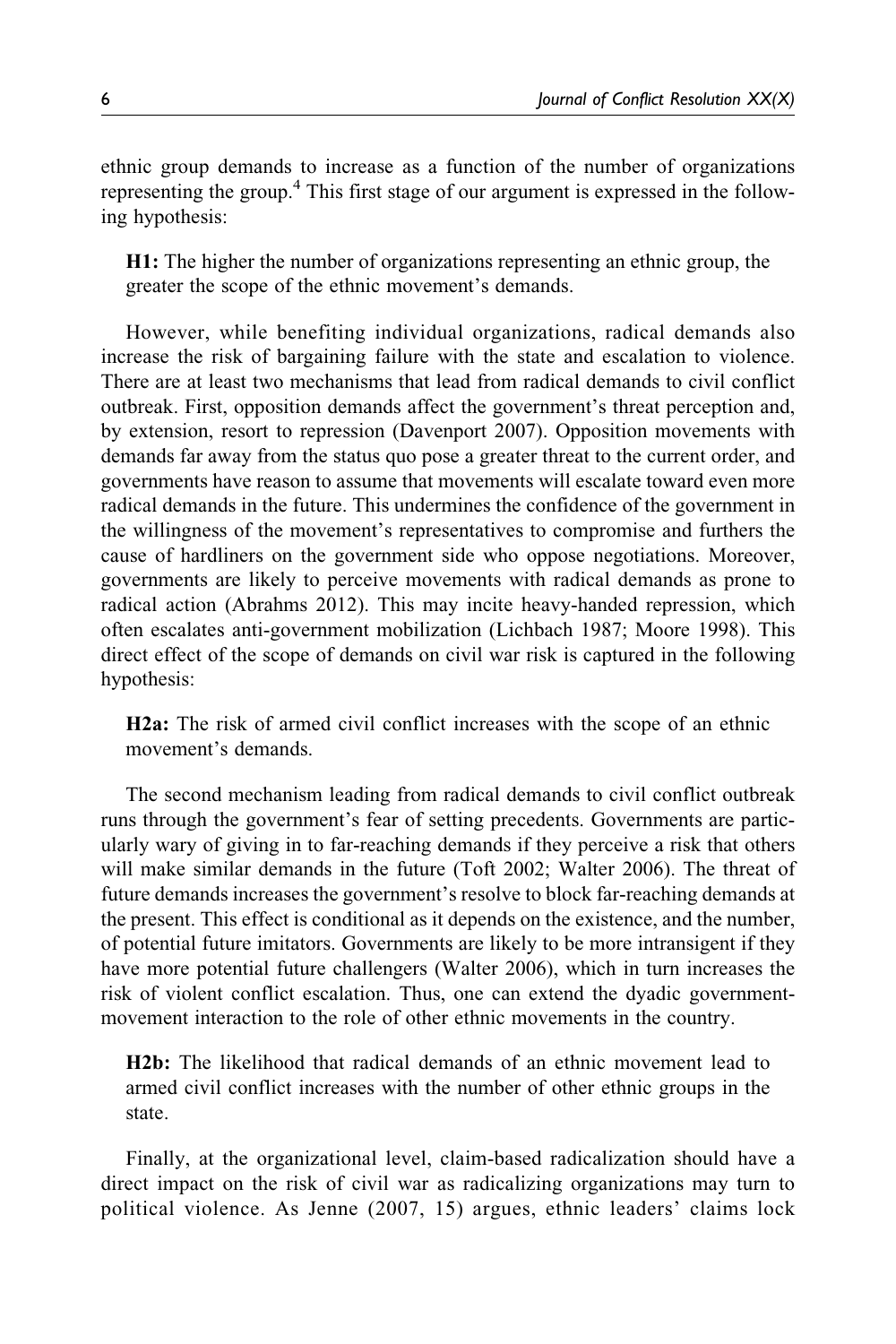organizations into mobilization, and increasingly radical demands raise their reputation costs from backing down later. Radicalizing organizations might be pushed toward violent action because they fear to jeopardize their standing within the movement and its constituency if they do not follow through with their claims. Hence, once introduced, radical demands often develop a life of their own, torpedoing the bargaining process and increasing the risk of violence between governments and challengers. This organization-level effect of radicalization leads us to our last hypothesis:

H3: Radicalization of claims increases the likelihood that an organization becomes engaged in armed civil conflict.

## **The EPR-Organizations (EPR-O) Dataset**

We test our theoretical arguments with a new dataset on ethno-political organizations called EPR-Organizations. EPR-O identifies individual political organizations representing ethnic groups listed in the Ethnic Power Relations (EPR) dataset (Cederman, Wimmer, and Min 2010; Vogt et al. 2015). It currently includes a stratified random sample of twenty conflict and twenty non-conflict countries, listed in Table 1, from 1946 (or independence) to  $2013<sup>5</sup>$ . The dataset focuses on organizations that represent groups at the national level, such as political parties, NGOs, and self-determination organizations. The concept of an organization is defined relatively broadly as any named non-state entity that recruits members and makes political claims. Overall, the dataset contains 668 individual organizations that represent 158 different ethnic groups (see Online Appendix I).

Organizations may be tied to ethnic groups through different mechanisms. For example, some parties have an explicit ethnic identity in their name, while others only have a manifested ethnic support base in elections. An organization can make explicit ethno-political demands or simply be composed of individuals from a particular ethnic group. Thus, the EPR-O dataset defines ethnic organizations as organizations that represent the interests of specific ethnic groups, in opposition to other ethnic groups in the country, (a) through explicit ethnic claims, (b) through recruitment along ethnic group lines, or (c) through electoral support along ethnic lines.

Ethnic claims are defined as public demands in favor of the rights or well-being of specific ethnic groups. Ethnic recruitment occurs when members overwhelmingly join, or are admitted to, the organization because they are from particular ethnic groups, while ethnic electoral support refers to voters' overwhelmingly choosing a given political party over other parties because they are from specific ethnic groups. This broad definition allows us to detect ethnic organizations in distinct contexts, using different signals of their ethnic base. We use "because" in the definition to ensure that ethnic recruitment and support are not accidental (for example, a mere function of demographics), but a conscious decision by the individuals supporting/ joining the organization.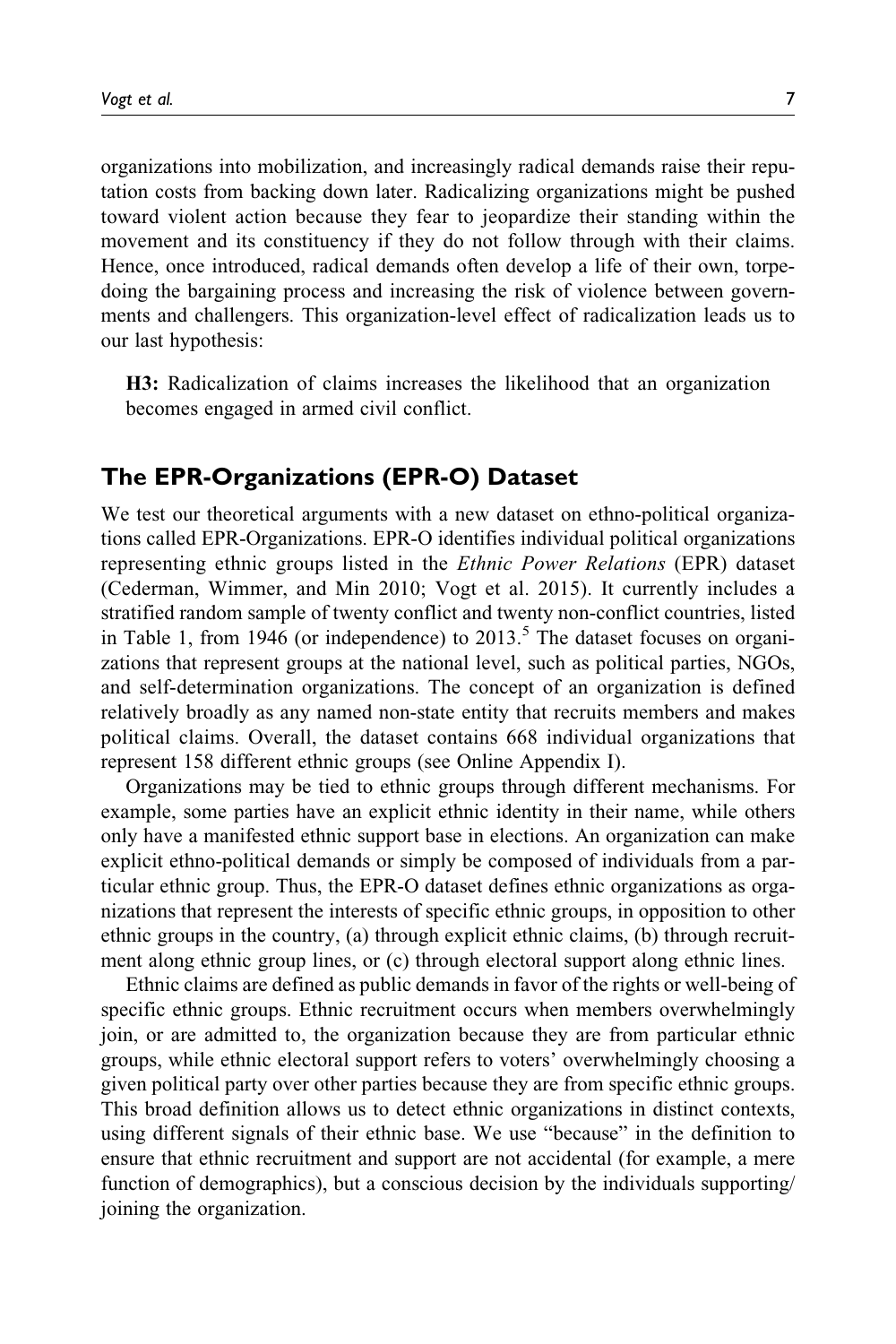| <b>Ethnic Civil Conflict Countries</b> | Countries without Ethnic Civil Conflicts |
|----------------------------------------|------------------------------------------|
| Angola                                 | Algeria                                  |
| Azerbaijan                             | Australia                                |
| Bangladesh                             | Belgium                                  |
| Bosnia and Herzegovina                 | <b>Botswana</b>                          |
| Burundi                                | Brazil                                   |
| China                                  | El Salvador                              |
| Iraq                                   | Guinea-Bissau                            |
| <b>Israel</b>                          | Lithuania                                |
| Macedonia                              | Madagascar                               |
| Myanmar                                | Malawi                                   |
| Pakistan                               | Malaysia                                 |
| <b>Russia</b>                          | Mongolia                                 |
| South Sudan                            | Mozambique                               |
| Spain                                  | Namibia                                  |
| Sri Lanka                              | Paraguay                                 |
| Tajikistan                             | Peru                                     |
| Trinidad and Tobago                    | Serbia (2006-)                           |
| Turkey                                 | Taiwan                                   |
| Yemen                                  | Tanzania                                 |
| Zimbabwe                               | Turkmenistan                             |

**Table 1.** EPR-Organizations Sample.

We relied on both primary and secondary sources to identify organizations and determine their links to ethnic groups. Our "universe" of relevant political organizations is composed of entries in the following four sources: i) election archives of all national-level elections in the included countries between 1946 and 2013, ii) the Political Handbooks of the World (Banks et al. 2014), iii) the World Directory of Minorities and Indigenous Peoples (Minority Rights Group International 2007), and iv) the Cunningham (2013) self-determination movement (SDM) dataset. This covers a broad spectrum of possible organizational goals (governmental vs. territorial) and strategies (electoral and non-electoral; violent and non-violent). The full universe consisted of more than 2,600 political organizations. We then consulted a large number of sources, including original documents and websites of organizations, as well as scholarly texts, to decide whether a given organization could be associated with one or more ethnic groups as specified above. An organization was only linked to an ethnic group if at least one trustworthy source provided convincing evidence.

Organization-group linkages in EPR-O are many-to-many as each organization could be linked to more than one ethnic group, while an ethnic group may be represented by a single or several different organizations. For each organizationgroup link the dataset provides yearly codings of the stated goals for the group and the mobilization strategies employed to represent this group (e.g., use of violence). We focus on two broad claims by ethnic organizations: governmental power and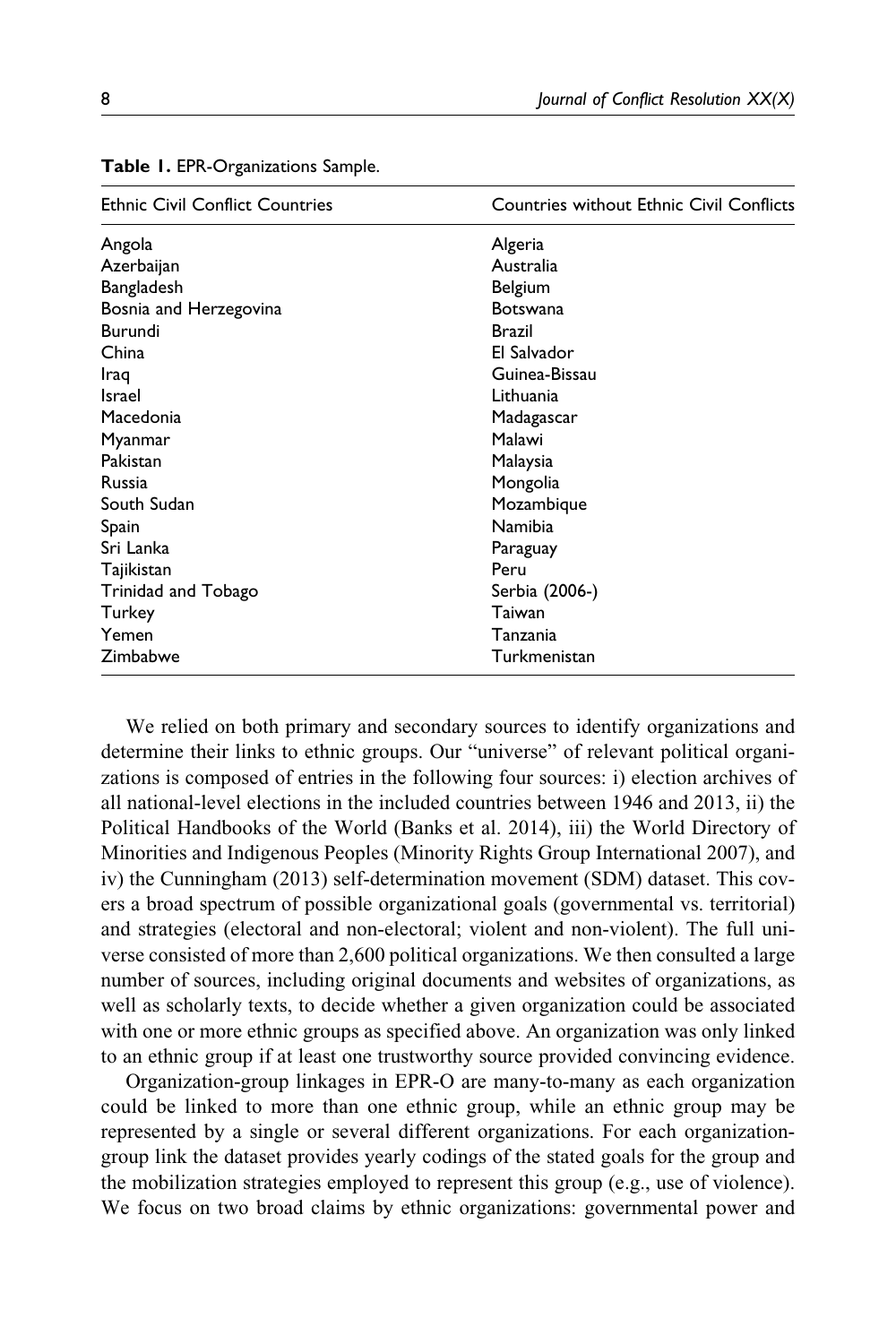territorial rights. Governmental power refers to aspirations to achieve power or influence for ethnic groups in the national government. Claims for territorial rights include demands for regional autonomy and/or secession. We code demands from explicit, public statements made by organizations and their leaders, as reported in the main primary and/or secondary sources. Figure A1 in Online Appendix III plots the relative frequency of these two broad claims at the organizational level over time.

Online Appendix II compares EPR-O to two alternative datasets on both violent and non-violent ethno-political organizations in terms of coverage, organizations, and key variables. For the purposes of this article, EPR-O has two main advantages. First, the more diverse set of countries included in the random sample should provide a better basis for generalizations than region-specific datasets, such as the Minorities at Risk Organizational Behavior dataset (MAROB) (Wilkenfeld, Asal, and Pate 2011). Second, EPR-O features a more comprehensive list of organizations than the Strategies of Resistance Data Project (SRDP), which is limited to states with selfdetermination movements (Cunningham, Dahl, and Frugé 2017).<sup>6</sup> For instance, for Angola, EPR-O includes not only separatist organizations operating in Cabinda, but also violent and non-violent organizations focusing on the interests of other ethnic groups.<sup>7</sup> This allows us to consider various dimensions when measuring the scope of ethnic group claims.

## **Methodological Approach and Operationalization**

#### *Estimation Strategy*

Following the structure of our argument, our empirical analysis proceeds in two stages. We first test the relationship between movement fragmentation and the scope of ethnic group demands (hypothesis H1) using ordered logistic regression models. We then evaluate the effect of the scope of demands on ethnic civil conflict onset with logistic regression models at both the ethnic group (hypotheses H2a and H2b) and the organization levels (hypothesis H3). Our units of analysis are the ethnicgroup year and the organization year, respectively. For the onset analysis, we use the King and Zeng (2001) rare events logit estimator and drop observations with ongoing civil conflicts. We account for temporal dependence within ethnic groups or organizations by a cubic polynomial of peace years (Carter and Signorino 2010). The ordered logistic regression models contain  $k - 1$  lagged dummy variables (where k is the number of possible outcomes), each one referring to a particular value of the dependent variable in the preceding year.

With respect to conflict onset, organizations may make radical demands because they anticipate violence, and if so, we may overestimate the actual effect of the claims. Our main strategy to address this reverse causality concern is to explicitly model the scope of demands in the first part of our analysis. If we find evidence for a systematic effect of movement fragmentation on the scope of demands, even when controlling for prior conflict, we can be more confident that movement demands are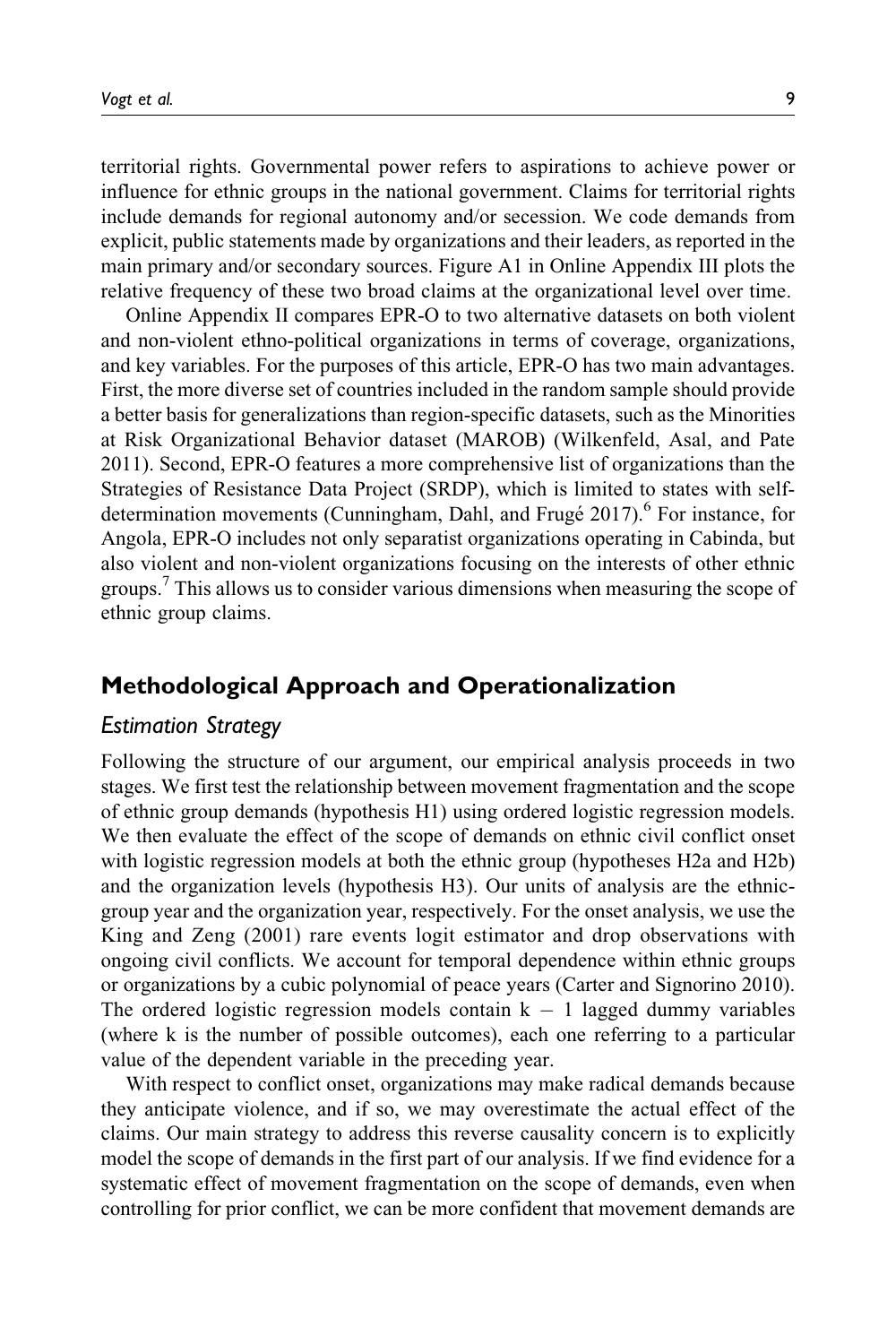not mere reflections of initial conflict proneness, but rather the result of movementinternal signaling and outbidding maneuvers, as suggested by our argument. Moreover, we use an additional indicator that records the scope of demands in the first year of an ethnic group's political mobilization. The average group mobilization time before an ethnic civil conflict in our sample was over twenty years, long enough to make it implausible for claims to merely reflect expected future armed conflict.

## *Measuring the Scope of Demands and Radicalization*

We operationalize the scope of demands as their distance from the status quo. We use the EPR-O dataset to determine the claims made by ethnic organizations regarding governmental power and territorial rights, and identify the status quo using information on ethnic groups' access to national and regional-level executive power from the EPR dataset. We determine the scope of claims by locating both claims and status within a two-dimensional space of six fields and counting the distance in fields between the claims and the status quo (see Figure 1). The total distance value is given by the sum of horizontal and vertical moves necessary to get from the status quo to organizational demands. The distance is coded as 0 if no claims are made regarding governmental power and territorial rights.

On the governmental-power dimension (the horizontal axis in Figure 1), we focus on whether ethnic groups are included in national-level executive power or excluded, according to EPR. EPR codes ethnic groups as included if their political leaders occupy non-token positions of power in the relevant organs of executive power and exert influence on national policy (Vogt et al. 2015, 1331). The maximum distance of demands from the status quo is 1 on this dimension. This is the case when an organization representing an excluded ethnic group makes demands for access to national-level power. On the territorial-rights dimension, we distinguish between no territorial rights, regional autonomy within the existing state, and secession. In terms of the status quo, the EPR dataset codes ethnic groups as having regional autonomy if the state contains executive organs with decision-making power that operate below the state level (for example, departments) but above the local level *and* if group representatives exert actual influence within these organs (Vogt et al. 2015, 1331). The maximum distance of demands from the status quo is 2 on the territorialrights dimension, which is the case when organizations demand separatism in the absence of any existing territorial rights.<sup>8</sup>

Figure 1 shows two hypothetical examples of the scope of demands within this two-dimensional space. Organization a representing ethnic group A demands access to governmental power as well as regional autonomy. Since group A currently is neither included in the central government nor in regional executives, these claims result in a scope value of 2, which results from a 1 on the governmental-power dimension and a 1 on the territorial-rights dimension. Organization  $b$  makes claims for secession on behalf of group B even though the group currently enjoys access to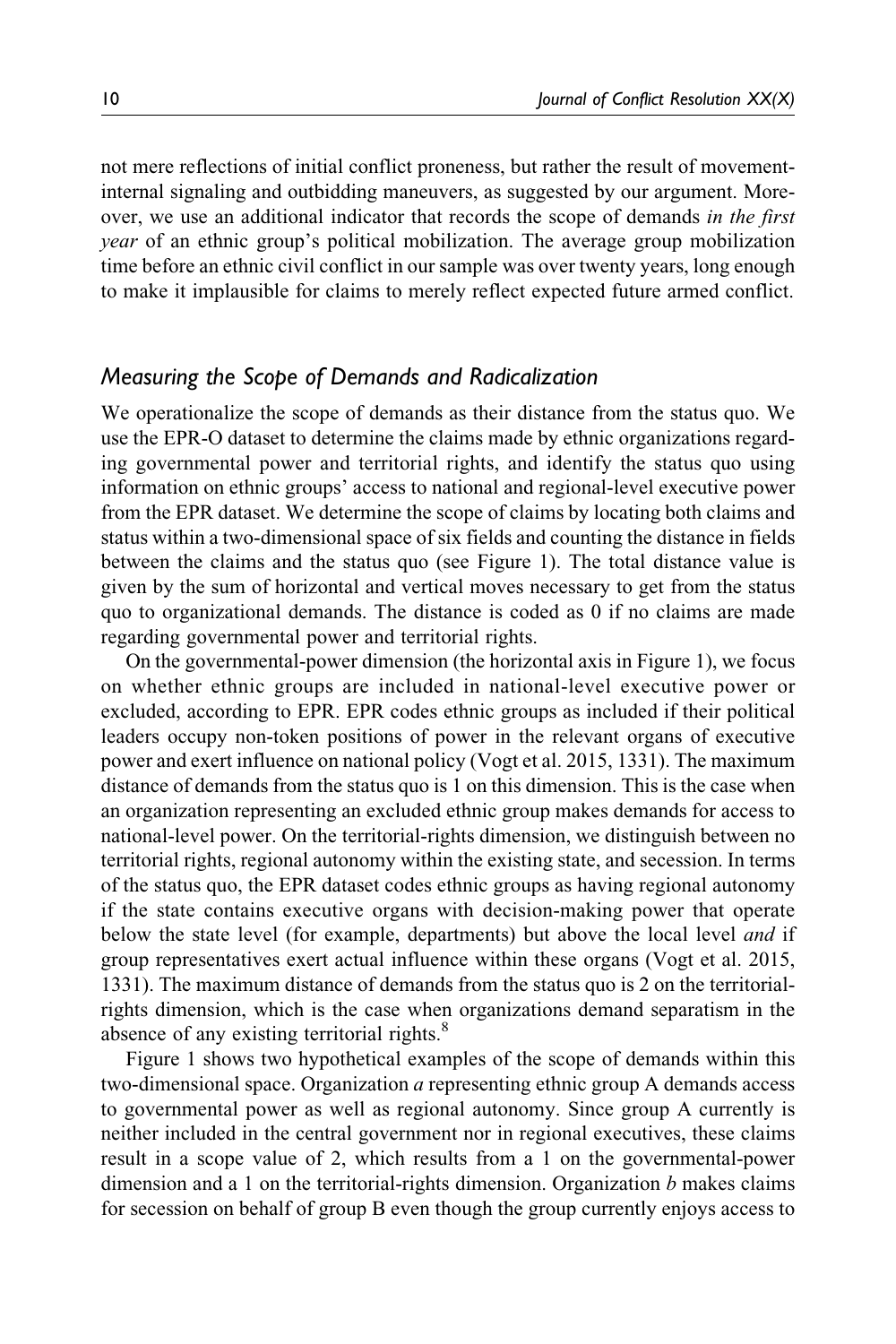

**Figure 1.** Calculating distance from status quo at the organizational level.

governmental power. This also results in a scope value of 2 on the territorial dimension.

Hypotheses H1, H2a and H2b refer to the ethnic-group level and the demands made by movements as a whole. Both the outbidding and the threat perception mechanisms in our argument should be mainly driven by the most radical organization within an ethnic movement. Thus, we use the maximum organizational value among all organizations representing an ethnic group in a given year as our movement-level indicator of the scope of demands. We also present robustness tests using the median value among all organizations, which should represent "average" movement demands. We combine the two dimensions into one single indicator, because from the perspective of the state government, the loss of power and/or institutional changes resulting from demands on more than one dimension (for example, providing regional autonomy to a group plus offering it access to central government power) will be perceived as cumulative. Accordingly, we view the distance from the status quo as cumulative. In additional robustness tests, we gauge the separate effects of the governmental power and territorial rights measures on ethnic civil conflict and use dummy variables for each value on the two dimensions.

Hypothesis H3 refers to the organization level and how the radicalization of individual organizations can trigger ethnic civil conflict. We define radicalization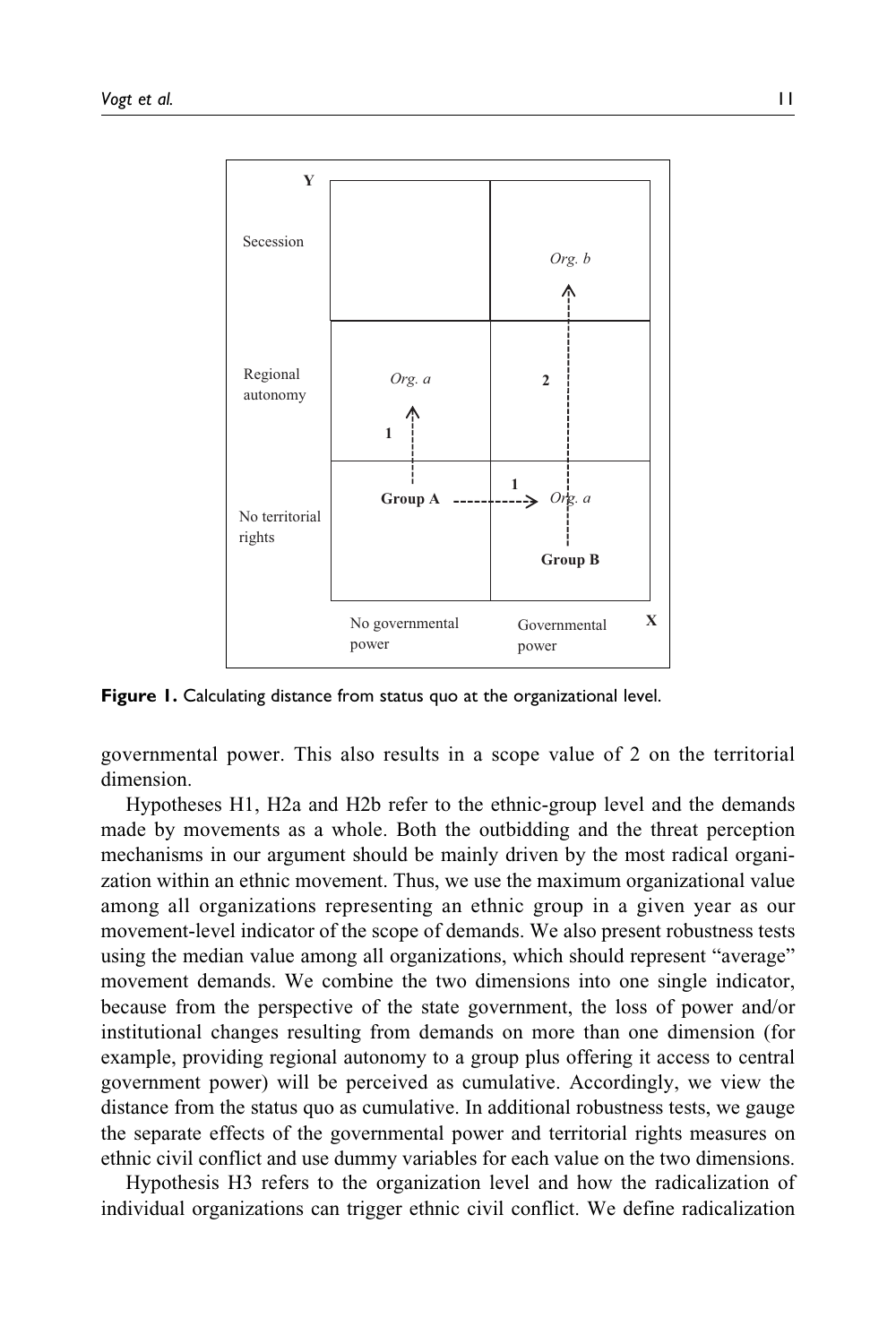as an increase in the distance of demands from the status quo from one year to the next. Hence, we test hypothesis H3 using a dummy variable indicating if an individual organization increased its demands from one year to the next. In order to minimize the risk of endogeneity, we lag the variable by one year, thus capturing changes in the scope of demands from  $t_{-2}$  to  $t_{-1}$ .

## *Ethnic Civil Conflict Onset*

The UCDP/PRIO Armed Conflicts Dataset defines conflicts as a contested incompatibility over government or territory between two parties, of which one is the government of a state and the other an organized non-state actor, resulting in at least twenty-five battle-related deaths per year (Gleditsch et al. 2002). We treat ethnic groups as experiencing a civil conflict if a rebel organization recruited fighters from a particular ethnic group *and* made public claims on behalf of the group, as coded in the ACD2EPR dataset (Wucherpfennig et al. 2012). Overall, the grouplevel sample contains seventy ethnic civil conflict onsets (about 0.6 percent of all ethnic-group years). At the organizational level, we identified the organizations in EPR-O that are listed as civil conflict actors in the ACD data and coded a civil conflict onset in the first year an organization appears in an ACD dyad. Overall, the sample contains ninety-eight organizational onsets of civil conflict (about 0.8 percent of all organization years).<sup>9</sup>

## *Movement Fragmentation*

Following previous studies (Cunningham 2013; Cunningham, Bakke, and Seymour 2012), we measure fragmentation by the logged number of EPR-O organizations that claim to represent the ethnic group. In the organization-level analysis, we use an indicator of the logged number of *other* organizations representing the same ethnic group as the organization in question.

## *Control Variables*

In the first stage of our analysis, we take into account a series of factors that could influence both movement fragmentation and the scope of claims. The first set refers to groups' structural resources, and we include relative group size, the logged number of trans-border ethnic kin connections, and a dummy variable for whether a group is territorially concentrated from the EPR data. Moreover, we control for intra-ethnic linguistic and religious divisions, using two counts of the number of different linguistic and religious segments in an ethnic group from the EPR-ED data (Bormann, Cederman, and Vogt 2017). Intra-ethnic cleavages and the degree of territorial concentration can affect an ethnic group's bargaining power and the scope of claims (Cetinyan 2002; Jenne, Saideman, and Lowe 2007) as well as the propensity for political fragmentation (Seymour, Bakke, and Cunningham 2016; Toft 2002;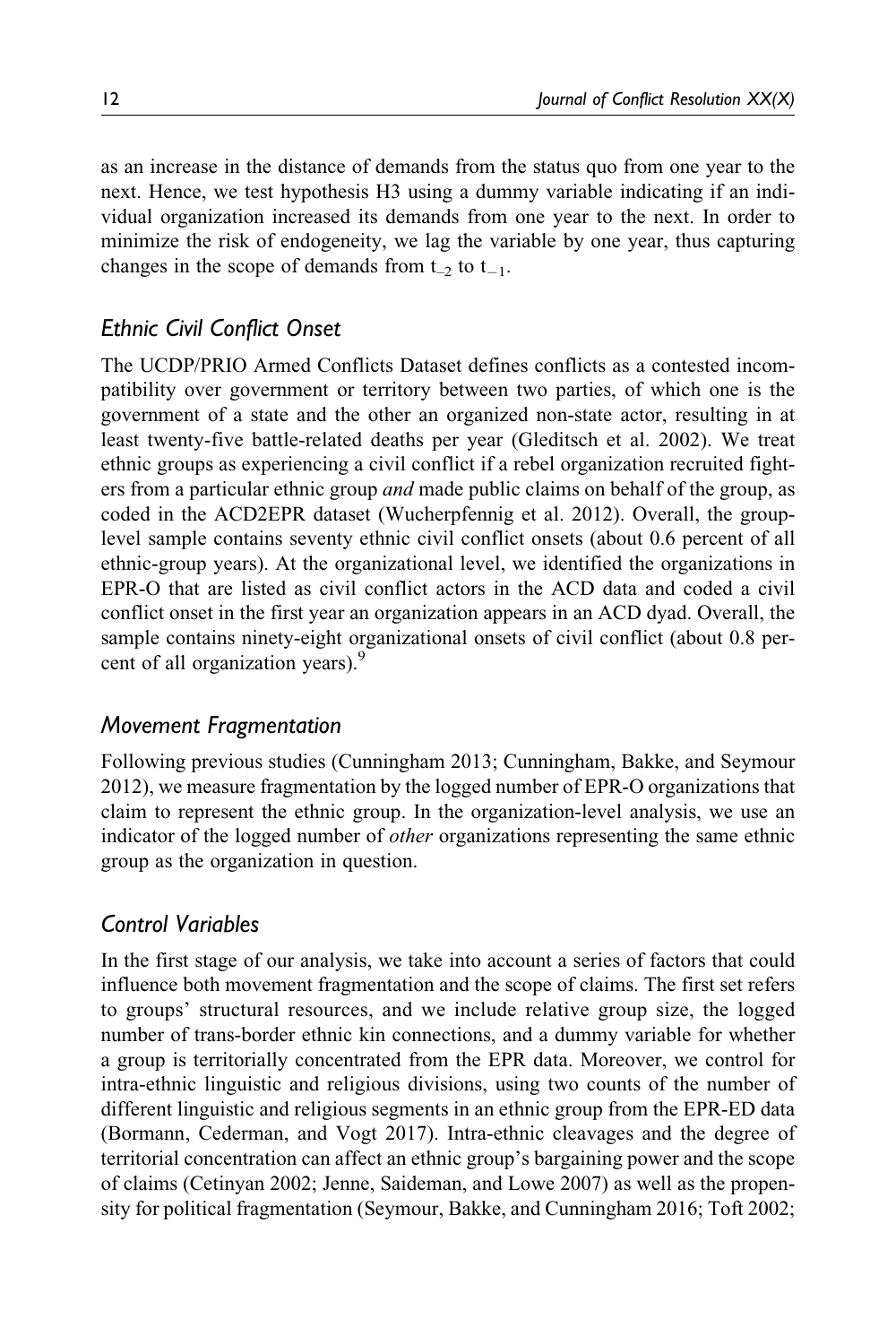Weidmann 2009). Similarly, ethnic kin in neighboring states may increase material support (Jenne 2007), but transnational assistance can also foster intra-group divisions (Seymour, Bakke, and Cunningham  $2016$ ).<sup>10</sup>

The scope of demands made by ethnic groups obviously depends on the status quo itself, and groups' political situation might also affect their propensity for fragmentation. Hence, our second set of controls refers to the political status quo of the ethnic group, measured by three variables: first, a political exclusion dummy, indicating whether the group lacks meaningful representation in government in a given year, according to EPR; second, a regional autonomy dummy variable denoting whether a group has meaningful representation in a sub-national executive organ; and finally, a dummy variable that records whether an ethnic group was downgraded in its EPR power status within the five years prior to the year in question to consider changes in the status quo.

The third set of controls captures the characteristics and actions of the government, which also affect both fragmentation and claim-making (Seymour, Bakke, and Cunningham 2016). We control for the degree of democracy and economic development as indicators of governments' institutional and economic capacity to accommodate group demands, using V-Dem's liberal democracy index (Coppedge et al. 2015) and a logged GDP per capita variable.

Previous studies suggest that the occurrence of violence increases the likelihood of fragmentation (Asal, Brown, and Dalton 2012; Seymour, Bakke, and Cunningham 2016), and such violence could also bolster the demands of movements. Hence, our fourth set of control variables captures earlier instances of political violence within a given government-movement dyad. First, we include the number of previous civil conflicts involving an ethnic group, based on the ACD2EPR dataset. Second, we include a dummy variable that indicates whether a given ethnic movement (or a given organization in the organization-level analysis) used violence against the government below the threshold for civil conflict in the foregoing year, based on the corresponding variable from the EPR-O dataset. At the organizational level, we additionally control for whether the ethnic group as a whole was involved in a civil conflict in the foregoing year.

Since both movement fragmentation and group claims might be influenced by the strategic environment, our fifth set of controls takes into account other potential challengers in a given country (Walter 2006). We control for both the logged number of other politically relevant ethnic groups in the country, according to the EPR dataset, and the *demands made* by these groups. The latter variable indicates for each group year the average value of the scope of the demands made by all other groups in the country. This should also help us distinguish the demands of a specific movement from underlying country-level factors that may influence ethno-political claim-making more generally. In addition, we consider a country's logged population size. Sixth, existing research highlights factionalized leadership as a source of fragmentation (Asal, Brown, and Dalton 2012). While we cannot directly measure movement-internal personal rivalries or strategic disagreements, we control for the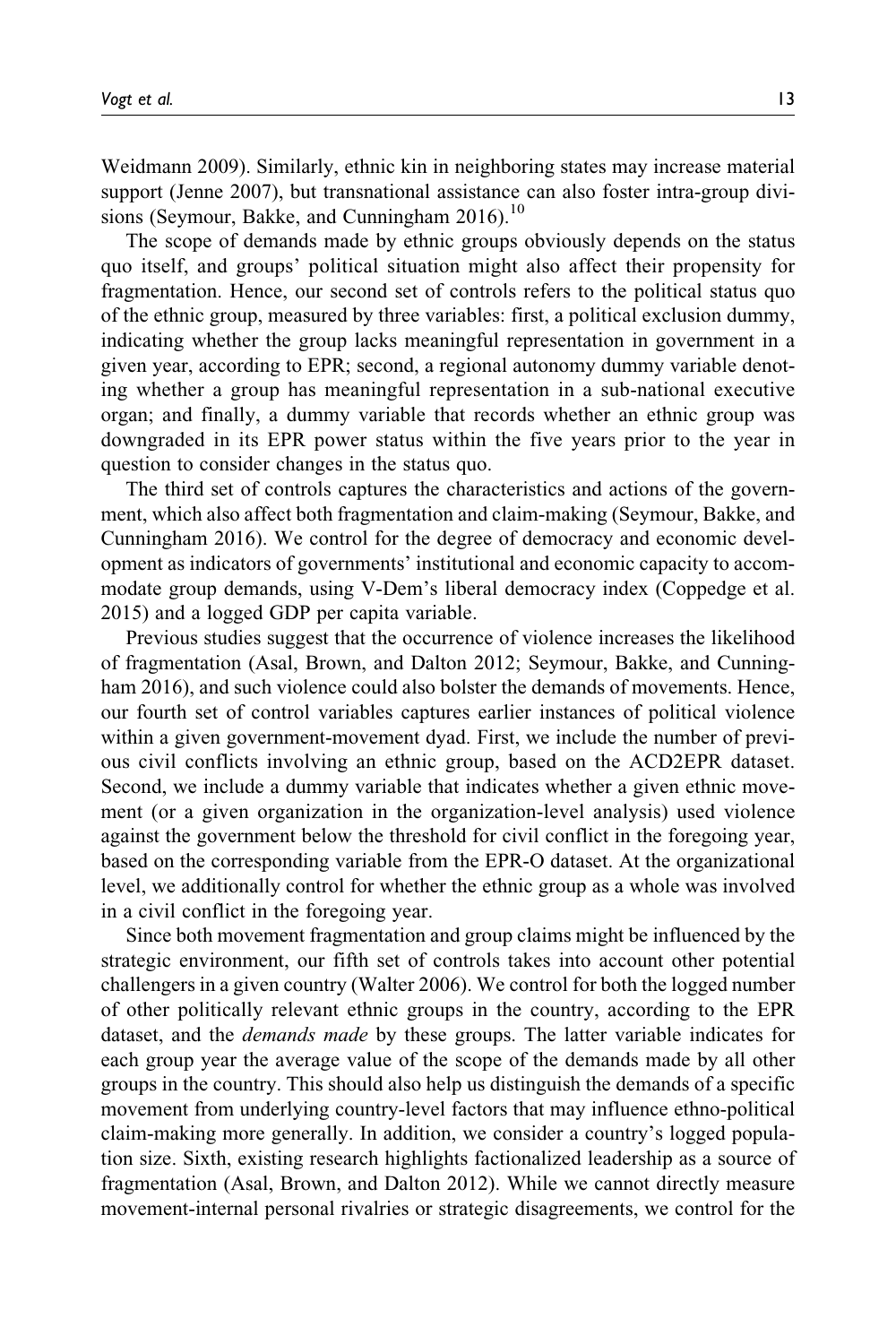duration of mobilization (i.e. the number of years since the establishment of a group's first political organization), assuming that internal rivalries and competition should become more likely over time.

In the second stage of our analysis we also control for structural group resources, existing inter-group inequality, the degree of democracy and economic capacity, previous instances of political violence, the strategic environment, as well as mobilization duration as these factors can all be expected to affect the likelihood of ethnic civil conflict (Cederman, Gleditsch, and Buhaug 2013; Gurr 1994; Jenne 2007; Walter 2006). In addition, at the organizational level, the strength of an organization could influence both radicalization and the risk of violent escalation. Following previous studies, we consider the organization's age as a proxy of its institutional capacity (Asal and Rethemeyer 2008; Horowitz 2010). Finally, all models control for time trends using a calendar year variable. Tables A1 and A2 in Online Appendix III provide summary statistics of the main independent variables at both the group and organization levels. All right-hand side variables are lagged by one year in the statistical analysis.

## **Empirical Results**

## *Movement Fragmentation and the Scope of Demands*

We start our analysis with the relationship between internal fragmentation and movement demands. Table 2 summarizes the regression results. We begin with a parsimonious model that contains the fragmentation variable and three basic indicators of groups' structural resources. The effect of the logged number of organizations is positive and statistically significant. This result does not change when we add the rest of our control variables in Model 2. Model 3 restricts the sample to ethnic group years with at least one political organization recorded in our dataset to ensure that the observed effect of fragmentation on the scope of demands is not simply a byproduct of mobilization itself. The effect of the logged number of organizations becomes even somewhat stronger in this model. In substantive terms, the predicted probability of an increase in the scope of demands from 0 to 1, from 1 to 2, and from 2 to 3 from one year to the next increases by about 17 percent, 27 percent, and 11 percent, respectively, when moving the fragmentation variable from its minimum to its maximum value.<sup>11</sup>

Our sample includes a number of cases that aptly illustrate how internal fragmentation and the resulting inter-organizational competition can lead to increased demands on state governments. For example, the National Awami Party/National People's Party (NAP), a leading Bengali organization in 1960s Pakistan mostly composed of former Awami League members, first embraced a leftist-oriented, multiethnic stance toward Bengali nationalism. It then shifted toward a more ethnically based approach in its 1965 election manifesto, where it advanced its first claim for full regional autonomy for East Pakistan. In turn, the Awami League issued its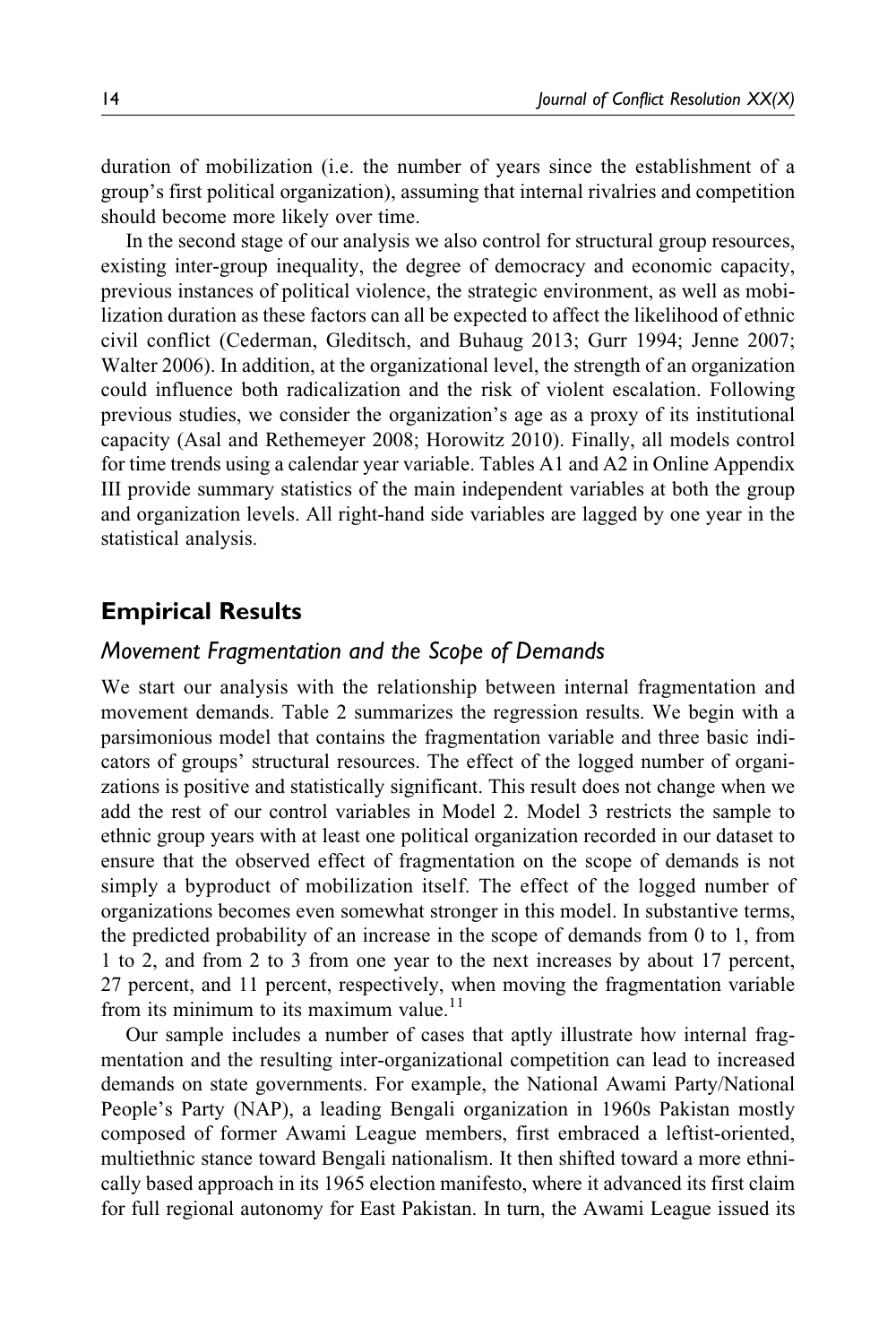|                                                 | Model I    | Model 2              | Model 3             |
|-------------------------------------------------|------------|----------------------|---------------------|
| N organizations (logged)                        | $.12**$    | $.12*$               | .14*                |
|                                                 | (.04)      | (.05)                | (.06)               |
| Relative group size                             | $-.46*$    | .43                  | $-.01$              |
|                                                 | (.23)      | (.43)                | (.58)               |
| N of TEK connections (logged)                   | .H         | .04                  | .07                 |
|                                                 | (.07)      | (.10)                | (.13)               |
| Geographic concentration                        | .17        | $.77**$              | .79**               |
|                                                 | (.24)      | (.28)                | (.27)               |
| Excluded                                        |            | l.52 <sup>∗</sup> ** | $1.85***$           |
|                                                 |            | (.22)                | (.35)               |
| Regional autonomy                               |            | $-1.01***$           | –1.70***            |
|                                                 |            | (.28)                | (.39)               |
| Downgraded in last five years                   |            | $1.34***$            | Ⅰ.78 <sup>***</sup> |
|                                                 |            | (.20)                | (.29)               |
| Liberal democracy                               |            | .80                  | .00                 |
|                                                 |            | (.41)                | (.42)               |
| GDP per capita                                  |            | $-.00$               | . 13                |
| (logged)                                        |            | (.09)                | (.09)               |
| N of years of mobilization                      |            | $.02*$               | $.02*$              |
|                                                 |            | (.01)                | (.01)               |
| Use of small-scale violence by movement         |            | $-.36$               | $-.27$              |
|                                                 |            | (.20)                | (.26)               |
| Group's conflict history                        |            | .24                  | .20                 |
|                                                 |            | (.13)                | (.14)               |
| N of other groups in country (logged)           |            | $-.05$               | .17                 |
|                                                 |            | (.10)                | (.14)               |
| Scope of demands of other groups                |            | .20                  | $-.10$              |
|                                                 |            | (.17)                | (.21)               |
| Country population (logged)                     |            | .02                  | . 13                |
|                                                 |            | (.09)                | (.08)               |
| Calendar year                                   |            | $-.01$               | $-.02**$            |
|                                                 |            | (.01)                | (.01)<br>.21        |
| N of religious segments                         |            | 14.                  |                     |
|                                                 |            | (.10)<br>$-.12$      | (.14)<br>$-.24$     |
| N of linguistic segments                        |            |                      |                     |
|                                                 | Yes        | (.12)<br>Yes         | (.16)<br>Yes        |
| $k - 1$ lagged outcome dummy variables<br>Cut I | $5.27***$  | $-5.00$              | $-21.12$            |
|                                                 | (.41)      | (13.11)              | (11.75)             |
| Cut 2                                           | $12.05***$ | 2.33                 | $-12.58$            |
|                                                 | (.62)      | (12.86)              | (11.47)             |
|                                                 |            |                      |                     |

**Table 2.** Movement Fragmentation and the Scope of Demands. Regression Results.

*(continued)*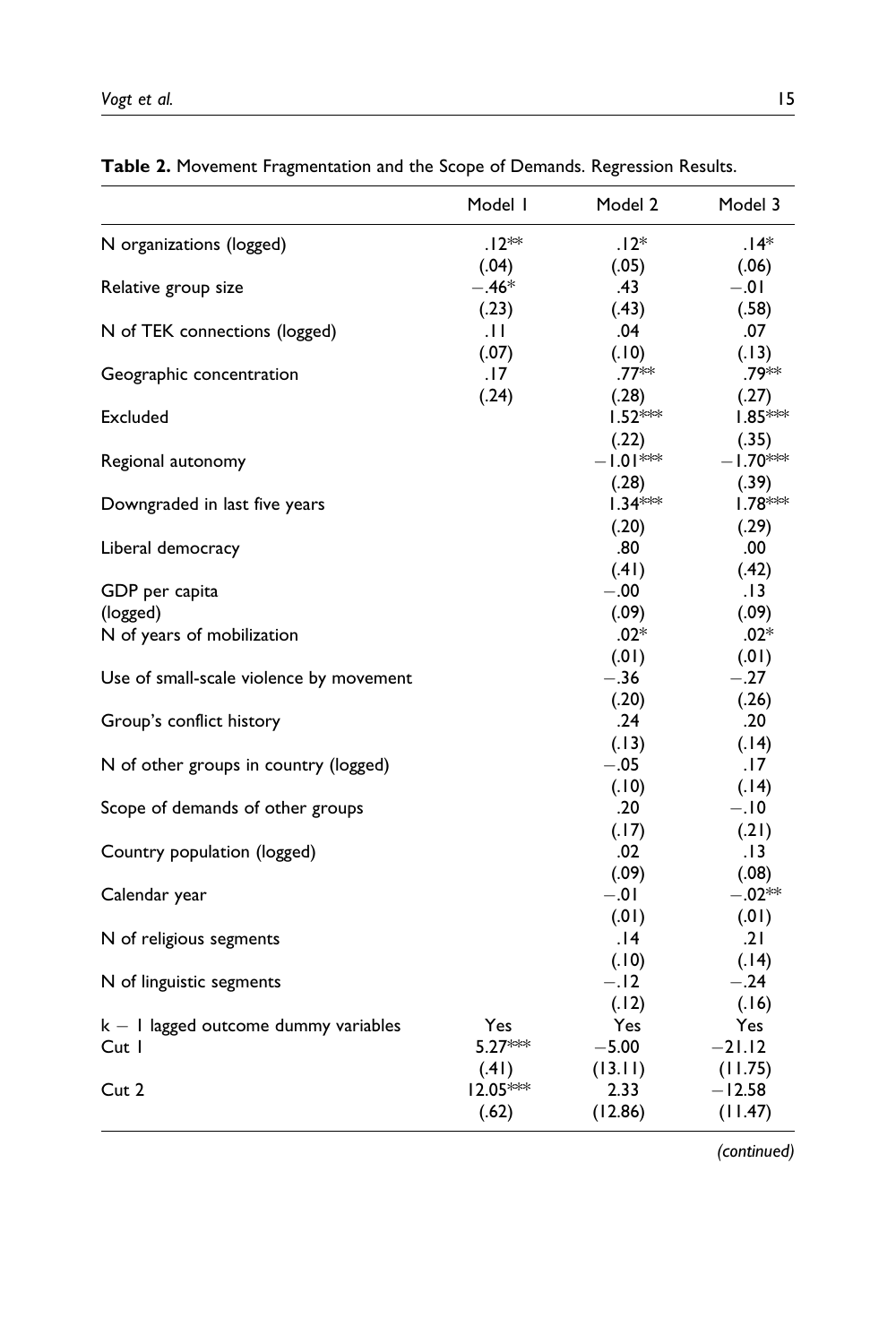|                | Model I        | Model 2    | Model 3      |
|----------------|----------------|------------|--------------|
| Cut 3          | $19.22***$     | 10.08      | $-4.19$      |
|                | (.80)          | (13.06)    | (11.60)      |
| N              | 12.403         | 12.299     | 5.060        |
| Log likelihood | $-1,062.50***$ | –988.21*** | $-642.53***$ |

#### **Table 2.** (continued)

*Note*: Robust standard errors, with clustering on countries, in parentheses. \**p* < 0.05, \*\**p* < 0.01,  $***<sub>b</sub>$  < 0.001.

own Six-Points Programme in 1966, which propagated a much more far-reaching vision of a quasi-independent East Pakistan with the rights to issue its own currency, collect its own taxes, and establish its own militia (Leonard 2006). Similarly, competition over leadership within the Tatar movement between the Tatar Public Center (TOTs, TPC), on one side, and the Ittifak Party and its Azatlyk youth organization, on the other, contributed to increasingly greater demands for autonomy from Russia at the beginning of the 1990s (Tanrisever 2002, 191-92).

Apart from movement fragmentation, the only other variables that have a relatively consistent effect on the scope of ethnic group demands in these models are territorial concentration, mobilization duration, and the three variables capturing a group's political status quo. Unsurprisingly, the longer mobilization lasts, the more likely fragmentation becomes, presumably at least partly as a result of personal competition over leadership (Asal, Brown, and Dalton 2012). Also, politically marginalized groups are more likely to make demands that are further from the status quo. This suggests that, apart from the collective grievances that can be mobilized by movement leaders, another mechanism leading from inter-group inequality to violent conflict escalation might be the tendency of marginalized groups to make demands that appear radical to the ruling elite, thus increasing the risk of bargaining breakdown. Finally, the positive effect of territorial concentration on the scope of movement demands confirms the importance of group resources for claim-making (Cetinyan 2002; Jenne, Saideman, and Lowe 2007). We find no systematic effect of prior instances of political violence on the scope of movement demands, suggesting that movement demands are unlikely to be mere reflections of the underlying conflict proneness of a given state-movement relationship.

Online Appendix IV presents a series of robustness tests, including the use of fixed effects to neutralize unobserved heterogeneity at the movement level, as well as dynamic indicators of radicalization and fragmentation to address concerns of reverse causality. Moreover, our results using the median, rather than maximum, organizational scope value mirror those in Table 2. Thus, internal fragmentation seems to shift ethnic movements as a whole toward more radical claims, rather than simply producing radical outliers. Overall, our results lend support to hypothesis H1 and the first stage of our argument.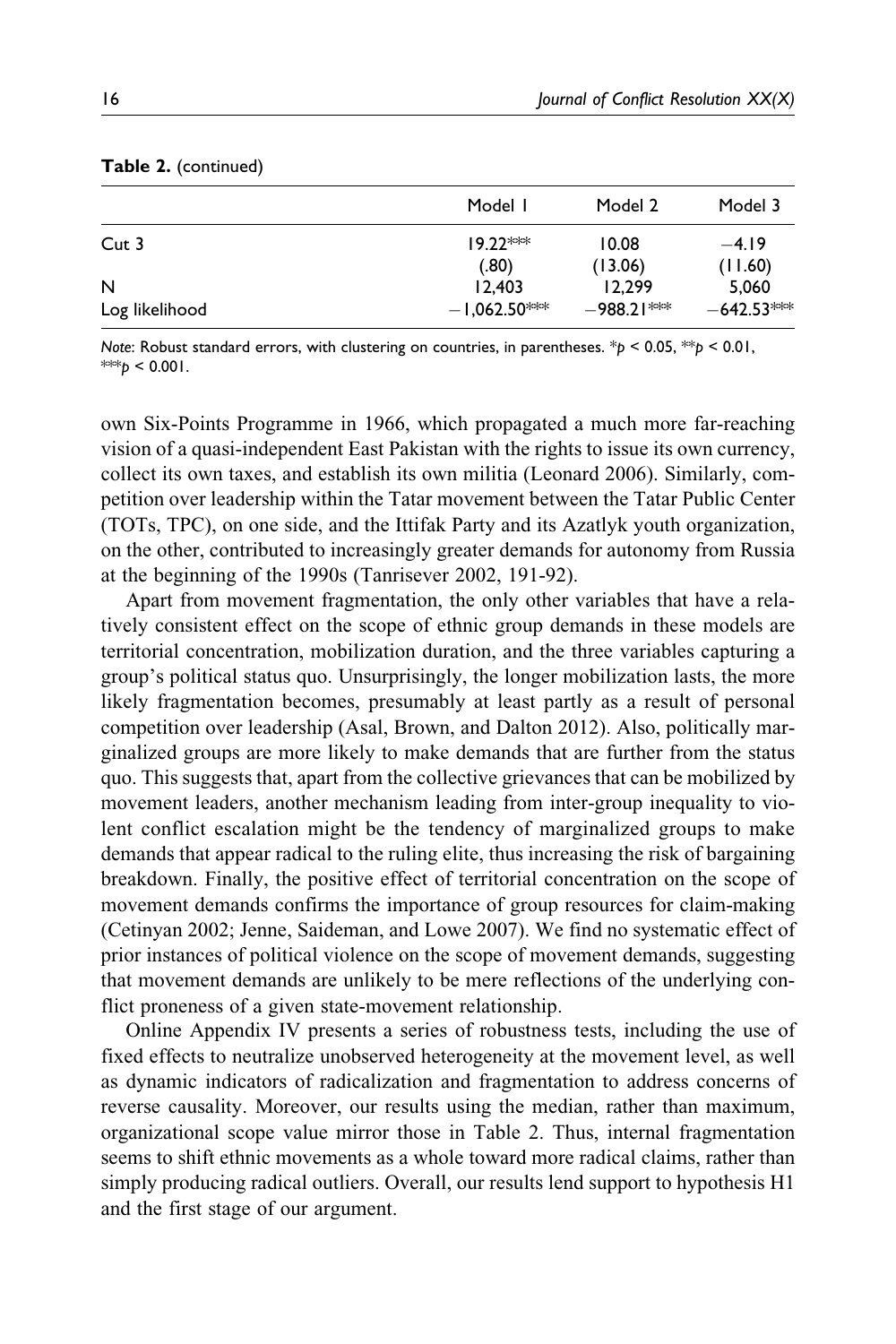## *From Claims to Violence: Ethnic Civil Conflict Onset*

Our conflict onset analysis first tests the direct effect of the scope indicator on civil conflict outbreak at the ethnic group level (hypothesis H2a). We begin again with the most parsimonious model. The results of Model 4 in Table 3 show that the scope of demands has a positive and statistically significant effect, indicating a higher risk of ethnic civil conflict the further the distance between demands and the status quo. Model 5 adds the rest of our control variables. The coefficient of the scope indicator decreases, but remains robustly related to the risk of ethnic civil conflict onset. This finding does not change when we add country and year-fixed effects in Model 6, suggesting that the result is unlikely to be driven by unobserved heterogeneity across countries and time.

Figure 2 contextualizes the substantive effect of the scope indicator by comparing it to that of other explanatory variables. Based on Model 5, the figure displays the first differences in the predicted probability of conflict onset when moving any of these variables from their minimum to their maximum value, while holding all other variables constant at their mean, median, or mode. The associated increase in the risk of ethnic civil conflict onset is relatively small (due to the low overall conflict risk in the sample), but the scope measure has a larger effect than, for example, political exclusion and the number of trans-border ethnic kin connections. Overall, these results lend strong support to hypothesis H2a, suggesting that there is a direct effect of the scope of movement demands on the risk of violent conflict escalation.

Model 7 tests the second mechanism leading from movement demands to civil conflict outbreak, which runs through the government's fear of setting precedents. Since this effect of demands is conditional on potential future imitators, we include an interaction term of our scope indicator with the logged number of other ethnic groups in the country. Otherwise, the model is identical to Model 5. The results do not support hypothesis H2b, as the interaction term remains insignificant. This suggests that the effect of radical demands does not depend on the existence of potential future imitators, but results from an escalation in the dyadic government-movement interaction.

Beyond the demands made by ethnic movements, we find that politically excluded groups and those whose political status was downgraded within the five foregoing years have a significantly higher probability of ethnic civil conflict. Hence, while the focus on the political demands advanced by ethnic movements allows us to get closer to the causal mechanisms of conflict escalation, our results also uphold earlier findings that emphasize the importance of group-level indicators of horizontal inequality (Cederman, Gleditsch, and Buhaug 2013; Gurr 1994; Stewart 2008). In addition, support for a movement from ethnic kin in other states makes an armed confrontation with the government more likely. This indicates that group resources matter for the bargaining between states and ethnic movements and, by extension, the risk of civil conflict outbreak (e.g., Cetinyan 2002; Jenne, Saideman, and Lowe 2007).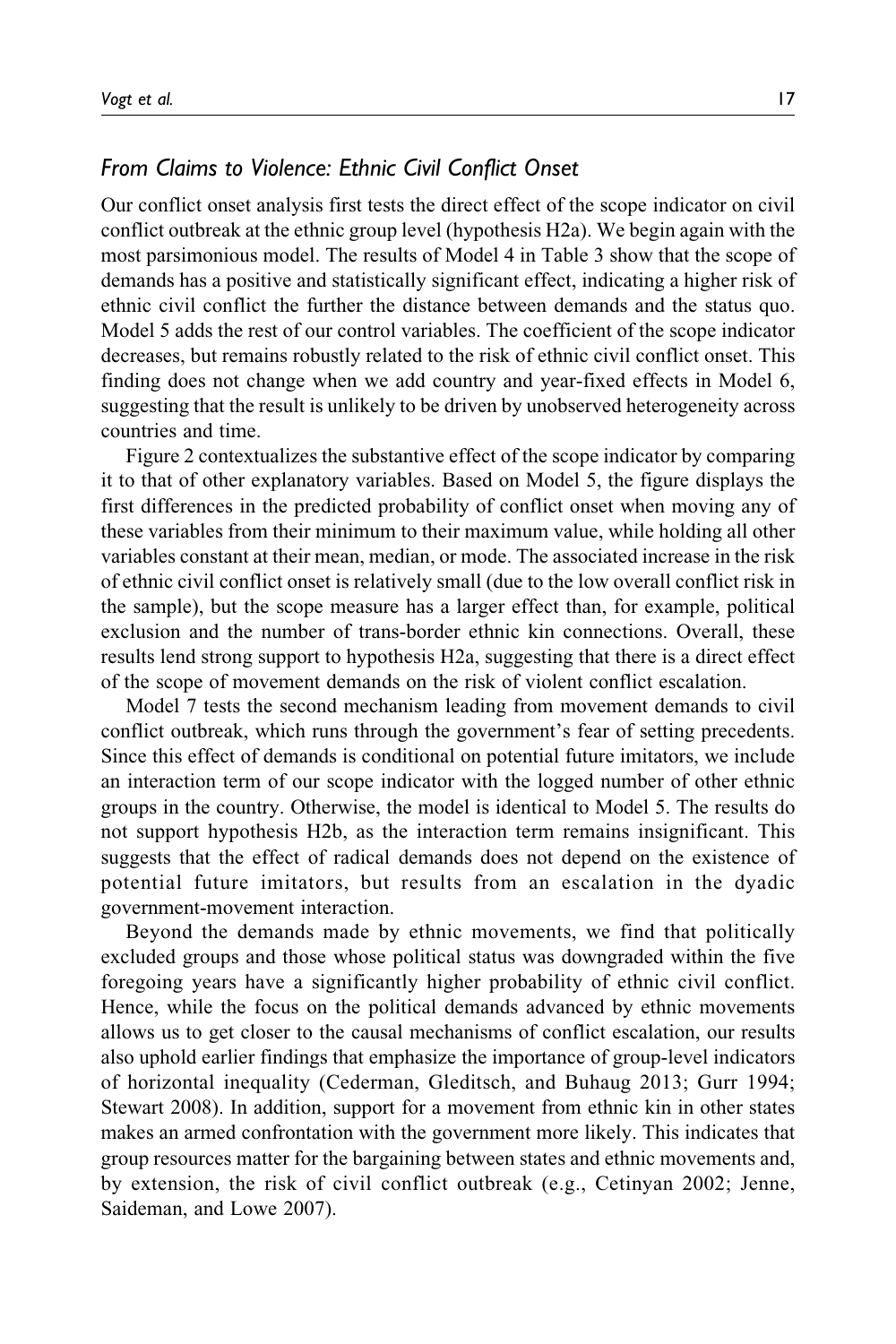| Table 3. The Scope of Demands, Organizational Radicalization, and Ethnic Civil Conflict Onset. Regression Results |                       |                                                                                      |                                                                                                                                                                                                                                                                      |                                                                                                                     |                                                                                                                                                                                                                                                                                                                                                                                                                                                                                            |                                                                                                                                                                                                                                                                                               |
|-------------------------------------------------------------------------------------------------------------------|-----------------------|--------------------------------------------------------------------------------------|----------------------------------------------------------------------------------------------------------------------------------------------------------------------------------------------------------------------------------------------------------------------|---------------------------------------------------------------------------------------------------------------------|--------------------------------------------------------------------------------------------------------------------------------------------------------------------------------------------------------------------------------------------------------------------------------------------------------------------------------------------------------------------------------------------------------------------------------------------------------------------------------------------|-----------------------------------------------------------------------------------------------------------------------------------------------------------------------------------------------------------------------------------------------------------------------------------------------|
|                                                                                                                   |                       | Group Level                                                                          |                                                                                                                                                                                                                                                                      |                                                                                                                     | Organization Level                                                                                                                                                                                                                                                                                                                                                                                                                                                                         |                                                                                                                                                                                                                                                                                               |
|                                                                                                                   | Model 4               | Model 5                                                                              | Model 6                                                                                                                                                                                                                                                              | Model 7                                                                                                             | Model 8                                                                                                                                                                                                                                                                                                                                                                                                                                                                                    | Model 9                                                                                                                                                                                                                                                                                       |
| Scope of demands                                                                                                  |                       |                                                                                      |                                                                                                                                                                                                                                                                      |                                                                                                                     |                                                                                                                                                                                                                                                                                                                                                                                                                                                                                            |                                                                                                                                                                                                                                                                                               |
|                                                                                                                   | $(11)$<br>$(11)$      | (61.)                                                                                | $(15)$<br>(.21)                                                                                                                                                                                                                                                      |                                                                                                                     |                                                                                                                                                                                                                                                                                                                                                                                                                                                                                            |                                                                                                                                                                                                                                                                                               |
| Scope of demands * N of other groups in country                                                                   |                       |                                                                                      |                                                                                                                                                                                                                                                                      | $\frac{4}{15}$ $\frac{3}{15}$ $\frac{6}{15}$ $\frac{1}{15}$                                                         |                                                                                                                                                                                                                                                                                                                                                                                                                                                                                            |                                                                                                                                                                                                                                                                                               |
| Radicalization of organization                                                                                    |                       |                                                                                      |                                                                                                                                                                                                                                                                      |                                                                                                                     |                                                                                                                                                                                                                                                                                                                                                                                                                                                                                            |                                                                                                                                                                                                                                                                                               |
|                                                                                                                   |                       |                                                                                      |                                                                                                                                                                                                                                                                      |                                                                                                                     | (59)                                                                                                                                                                                                                                                                                                                                                                                                                                                                                       | $2.85***$<br>(1.01)                                                                                                                                                                                                                                                                           |
| N organizations (logged)                                                                                          | $(60)$<br>(09)        | $rac{1}{2}$                                                                          | $-23$<br>(.12)                                                                                                                                                                                                                                                       | $\overline{q}$                                                                                                      |                                                                                                                                                                                                                                                                                                                                                                                                                                                                                            |                                                                                                                                                                                                                                                                                               |
|                                                                                                                   |                       |                                                                                      |                                                                                                                                                                                                                                                                      |                                                                                                                     |                                                                                                                                                                                                                                                                                                                                                                                                                                                                                            |                                                                                                                                                                                                                                                                                               |
| N other organizations in the same movement (logged)                                                               |                       |                                                                                      |                                                                                                                                                                                                                                                                      |                                                                                                                     | $\frac{1}{2}\left(\frac{1}{2}\right)^{2}\left(\frac{1}{2}\right)^{2}\left(\frac{1}{2}\right)^{2}\left(\frac{1}{2}\right)^{2}\left(\frac{1}{2}\right)^{2}\left(\frac{1}{2}\right)^{2}\left(\frac{1}{2}\right)^{2}\left(\frac{1}{2}\right)^{2}\left(\frac{1}{2}\right)^{2}\left(\frac{1}{2}\right)^{2}\left(\frac{1}{2}\right)^{2}\left(\frac{1}{2}\right)^{2}\left(\frac{1}{2}\right)^{2}\left(\frac{1}{2}\right)^{2}\left(\frac{1}{2}\right)^{2}\left(\frac{1}{2}\right)^{2}\left(\frac{1$ | $S_{1}^{2}S_{2}^{2}S_{3}^{2}S_{4}^{2}S_{5}^{2}S_{6}^{2}S_{7}^{2}S_{8}^{2}S_{9}^{2}S_{1}^{2}S_{1}^{2}S_{2}^{2}S_{3}^{2}S_{4}^{2}S_{5}^{2}S_{6}^{2}S_{7}^{2}S_{8}^{2}S_{9}^{2}S_{1}^{2}S_{1}^{2}S_{1}^{2}S_{1}^{2}S_{1}^{2}S_{2}^{2}S_{3}^{2}S_{4}^{2}S_{5}^{2}S_{6}^{2}S_{7}^{2}S_{8}^{2}S_{9$ |
| Relative group size                                                                                               |                       |                                                                                      |                                                                                                                                                                                                                                                                      |                                                                                                                     |                                                                                                                                                                                                                                                                                                                                                                                                                                                                                            |                                                                                                                                                                                                                                                                                               |
|                                                                                                                   | $-3.80, -3.80, -3.80$ |                                                                                      | $69$<br>$77$<br>$78$<br>$78$<br>$79$<br>$79$<br>$79$<br>$79$<br>$79$<br>$79$<br>$79$<br>$79$<br>$79$<br>$79$<br>$79$<br>$79$<br>$79$<br>$79$<br>$79$<br>$79$<br>$79$<br>$79$<br>$79$<br>$79$<br>$79$<br>$79$<br>$79$<br>$79$<br>$79$<br>$79$<br>$79$<br>$79$<br>$79$ | $7.6$<br>$-3.8$<br>$-3.2$<br>$-3.2$<br>$-3.2$<br>$-3.2$<br>$-3.2$<br>$-3.2$<br>$-3.2$<br>$-3.2$<br>$-3.2$<br>$-3.2$ |                                                                                                                                                                                                                                                                                                                                                                                                                                                                                            |                                                                                                                                                                                                                                                                                               |
| N of TEK connections (logged)                                                                                     |                       |                                                                                      |                                                                                                                                                                                                                                                                      |                                                                                                                     |                                                                                                                                                                                                                                                                                                                                                                                                                                                                                            |                                                                                                                                                                                                                                                                                               |
|                                                                                                                   |                       |                                                                                      |                                                                                                                                                                                                                                                                      |                                                                                                                     |                                                                                                                                                                                                                                                                                                                                                                                                                                                                                            |                                                                                                                                                                                                                                                                                               |
| Geographic concentration                                                                                          |                       |                                                                                      |                                                                                                                                                                                                                                                                      |                                                                                                                     |                                                                                                                                                                                                                                                                                                                                                                                                                                                                                            |                                                                                                                                                                                                                                                                                               |
|                                                                                                                   |                       |                                                                                      |                                                                                                                                                                                                                                                                      |                                                                                                                     |                                                                                                                                                                                                                                                                                                                                                                                                                                                                                            |                                                                                                                                                                                                                                                                                               |
| Excluded                                                                                                          |                       |                                                                                      |                                                                                                                                                                                                                                                                      |                                                                                                                     |                                                                                                                                                                                                                                                                                                                                                                                                                                                                                            |                                                                                                                                                                                                                                                                                               |
|                                                                                                                   |                       |                                                                                      |                                                                                                                                                                                                                                                                      |                                                                                                                     |                                                                                                                                                                                                                                                                                                                                                                                                                                                                                            |                                                                                                                                                                                                                                                                                               |
| Regional autonomy                                                                                                 |                       |                                                                                      |                                                                                                                                                                                                                                                                      |                                                                                                                     |                                                                                                                                                                                                                                                                                                                                                                                                                                                                                            |                                                                                                                                                                                                                                                                                               |
|                                                                                                                   |                       |                                                                                      |                                                                                                                                                                                                                                                                      |                                                                                                                     |                                                                                                                                                                                                                                                                                                                                                                                                                                                                                            |                                                                                                                                                                                                                                                                                               |
| Downgraded in last five years                                                                                     |                       |                                                                                      |                                                                                                                                                                                                                                                                      |                                                                                                                     |                                                                                                                                                                                                                                                                                                                                                                                                                                                                                            |                                                                                                                                                                                                                                                                                               |
|                                                                                                                   |                       | $15.38$<br>$15.38$<br>$15.38$<br>$15.58$<br>$15.30$<br>$15.50$<br>$15.50$<br>$15.50$ |                                                                                                                                                                                                                                                                      |                                                                                                                     |                                                                                                                                                                                                                                                                                                                                                                                                                                                                                            |                                                                                                                                                                                                                                                                                               |
|                                                                                                                   |                       |                                                                                      |                                                                                                                                                                                                                                                                      |                                                                                                                     |                                                                                                                                                                                                                                                                                                                                                                                                                                                                                            | (continued)                                                                                                                                                                                                                                                                                   |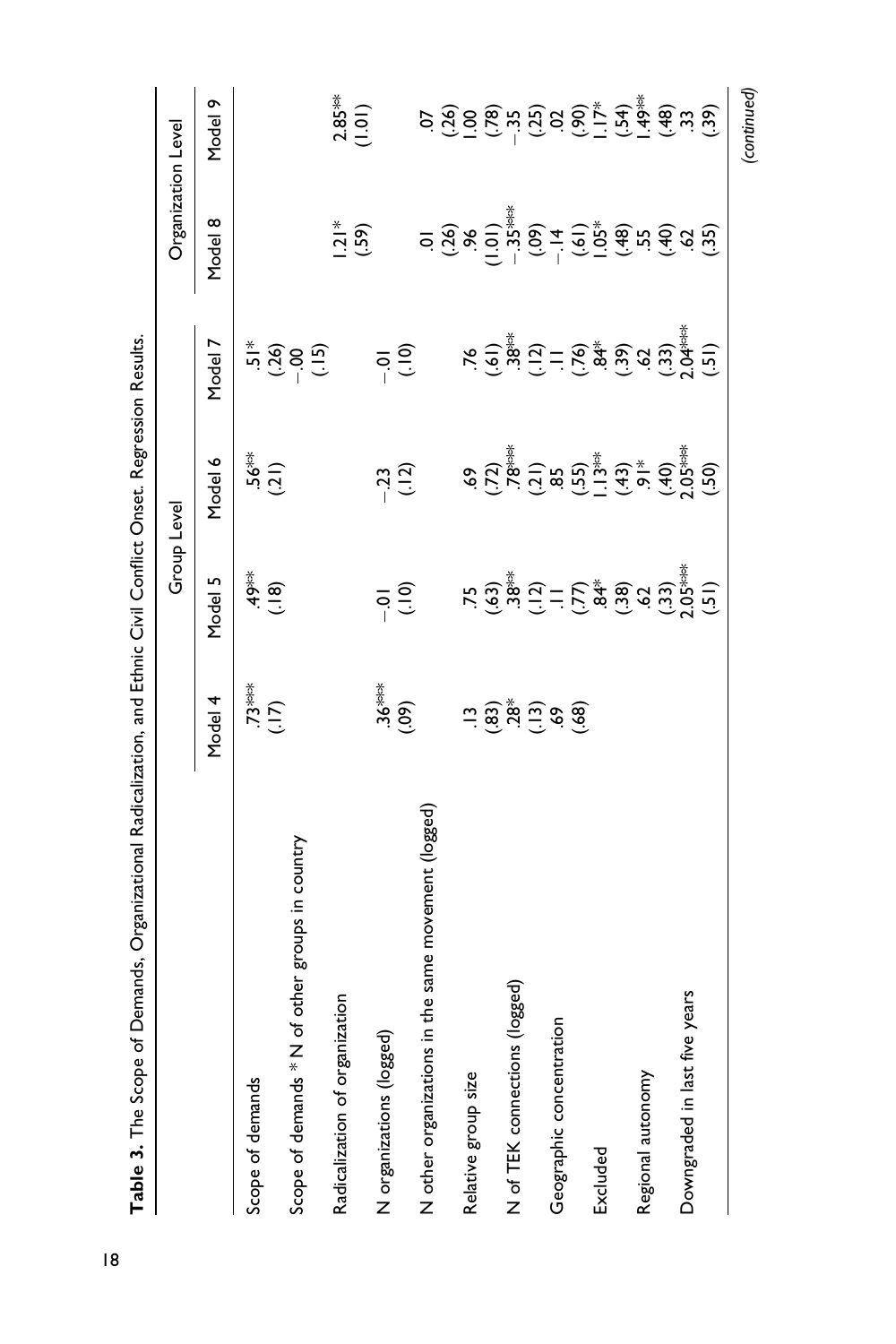|                                                         |         | Group Level                                                                                                                                                                   |                                                                                                                                                                                                                                                                                                                                                  |                                                                                                                                                                                                                                                                                                                                                      | Organization Level |         |
|---------------------------------------------------------|---------|-------------------------------------------------------------------------------------------------------------------------------------------------------------------------------|--------------------------------------------------------------------------------------------------------------------------------------------------------------------------------------------------------------------------------------------------------------------------------------------------------------------------------------------------|------------------------------------------------------------------------------------------------------------------------------------------------------------------------------------------------------------------------------------------------------------------------------------------------------------------------------------------------------|--------------------|---------|
|                                                         | Model 4 | Model 5                                                                                                                                                                       | Yodel 6                                                                                                                                                                                                                                                                                                                                          | Model 7                                                                                                                                                                                                                                                                                                                                              | Model 8            | Model 9 |
| Liberal democracy                                       |         |                                                                                                                                                                               |                                                                                                                                                                                                                                                                                                                                                  |                                                                                                                                                                                                                                                                                                                                                      |                    |         |
| GDP per capita (logged)                                 |         |                                                                                                                                                                               |                                                                                                                                                                                                                                                                                                                                                  |                                                                                                                                                                                                                                                                                                                                                      | <u>58966</u>       |         |
| N of years of mobilization                              |         | $-12$<br>$-13$<br>$-15$<br>$-15$<br>$-15$<br>$-15$<br>$-15$<br>$-15$<br>$-15$                                                                                                 | $\frac{4}{3}$ + $\frac{4}{3}$ + $\frac{4}{3}$ + $\frac{4}{3}$ + $\frac{4}{3}$ + $\frac{4}{3}$ + $\frac{4}{3}$ + $\frac{4}{3}$ + $\frac{4}{3}$ + $\frac{4}{3}$ + $\frac{4}{3}$ + $\frac{4}{3}$ + $\frac{4}{3}$ + $\frac{4}{3}$ + $\frac{4}{3}$ + $\frac{4}{3}$ + $\frac{4}{3}$ + $\frac{4}{3}$ + $\frac{4$                                        | $\frac{1}{1}$<br>$\frac{1}{1}$<br>$\frac{1}{1}$<br>$\frac{1}{1}$<br>$\frac{1}{1}$<br>$\frac{1}{1}$<br>$\frac{1}{1}$<br>$\frac{1}{1}$<br>$\frac{1}{1}$<br>$\frac{1}{1}$<br>$\frac{1}{1}$<br>$\frac{1}{1}$<br>$\frac{1}{1}$<br>$\frac{1}{1}$<br>$\frac{1}{1}$<br>$\frac{1}{1}$<br>$\frac{1}{1}$<br>$\frac{1}{1}$<br>$\frac{1}{1}$<br>$\frac{1}{1}$<br> |                    |         |
|                                                         |         |                                                                                                                                                                               |                                                                                                                                                                                                                                                                                                                                                  |                                                                                                                                                                                                                                                                                                                                                      |                    |         |
| Organization age                                        |         |                                                                                                                                                                               |                                                                                                                                                                                                                                                                                                                                                  |                                                                                                                                                                                                                                                                                                                                                      |                    |         |
| by movement/organization<br>Use of small-scale violence |         |                                                                                                                                                                               |                                                                                                                                                                                                                                                                                                                                                  |                                                                                                                                                                                                                                                                                                                                                      |                    |         |
|                                                         |         | (.60)<br>(09`)                                                                                                                                                                | $2.21***$<br>(.63)                                                                                                                                                                                                                                                                                                                               | 1.99***<br>(.58)                                                                                                                                                                                                                                                                                                                                     |                    |         |
| Occurrence of civil conflict at group level             |         |                                                                                                                                                                               |                                                                                                                                                                                                                                                                                                                                                  |                                                                                                                                                                                                                                                                                                                                                      |                    |         |
|                                                         |         |                                                                                                                                                                               |                                                                                                                                                                                                                                                                                                                                                  |                                                                                                                                                                                                                                                                                                                                                      |                    |         |
| Group's conflict history                                |         |                                                                                                                                                                               |                                                                                                                                                                                                                                                                                                                                                  |                                                                                                                                                                                                                                                                                                                                                      |                    |         |
|                                                         |         |                                                                                                                                                                               |                                                                                                                                                                                                                                                                                                                                                  |                                                                                                                                                                                                                                                                                                                                                      |                    |         |
| N of other groups in country (logged)                   |         |                                                                                                                                                                               |                                                                                                                                                                                                                                                                                                                                                  |                                                                                                                                                                                                                                                                                                                                                      |                    |         |
|                                                         |         | $\frac{1}{1}$ , $\frac{1}{2}$ , $\frac{1}{2}$ , $\frac{1}{2}$ , $\frac{1}{2}$ , $\frac{1}{2}$ , $\frac{1}{2}$ , $\frac{1}{2}$ , $\frac{1}{2}$ , $\frac{1}{2}$ , $\frac{1}{2}$ | $\begin{array}{r} 1200 \\ -2000 \\ -1000 \\ -1000 \\ -1000 \\ -1000 \\ -1000 \\ -1000 \\ -1000 \\ -1000 \\ -1000 \\ -1000 \\ -1000 \\ -1000 \\ -1000 \\ -1000 \\ -1000 \\ -1000 \\ -1000 \\ -1000 \\ -1000 \\ -1000 \\ -1000 \\ -1000 \\ -1000 \\ -1000 \\ -1000 \\ -1000 \\ -1000 \\ -1000 \\ -1000 \\ -1000 \\ -1000 \\ -1000 \\ -1000 \\ -10$ | $\frac{4}{1}$ $\frac{1}{1}$ $\frac{1}{2}$ $\frac{3}{2}$ $\frac{5}{1}$ $\frac{3}{2}$ $\frac{4}{1}$ $\frac{1}{2}$ $\frac{3}{2}$ $\frac{6}{1}$ $\frac{1}{2}$                                                                                                                                                                                            |                    |         |
| groups<br>Scope of demands of other                     |         |                                                                                                                                                                               |                                                                                                                                                                                                                                                                                                                                                  |                                                                                                                                                                                                                                                                                                                                                      |                    |         |
|                                                         |         |                                                                                                                                                                               |                                                                                                                                                                                                                                                                                                                                                  |                                                                                                                                                                                                                                                                                                                                                      |                    |         |
| Country population (logged)                             |         |                                                                                                                                                                               |                                                                                                                                                                                                                                                                                                                                                  |                                                                                                                                                                                                                                                                                                                                                      |                    |         |
|                                                         |         |                                                                                                                                                                               |                                                                                                                                                                                                                                                                                                                                                  |                                                                                                                                                                                                                                                                                                                                                      |                    |         |
| Calendar year                                           |         |                                                                                                                                                                               |                                                                                                                                                                                                                                                                                                                                                  |                                                                                                                                                                                                                                                                                                                                                      |                    |         |
|                                                         |         |                                                                                                                                                                               |                                                                                                                                                                                                                                                                                                                                                  |                                                                                                                                                                                                                                                                                                                                                      |                    |         |

**Table 3.** (continued)

Table 3. (continued)

*(continued)*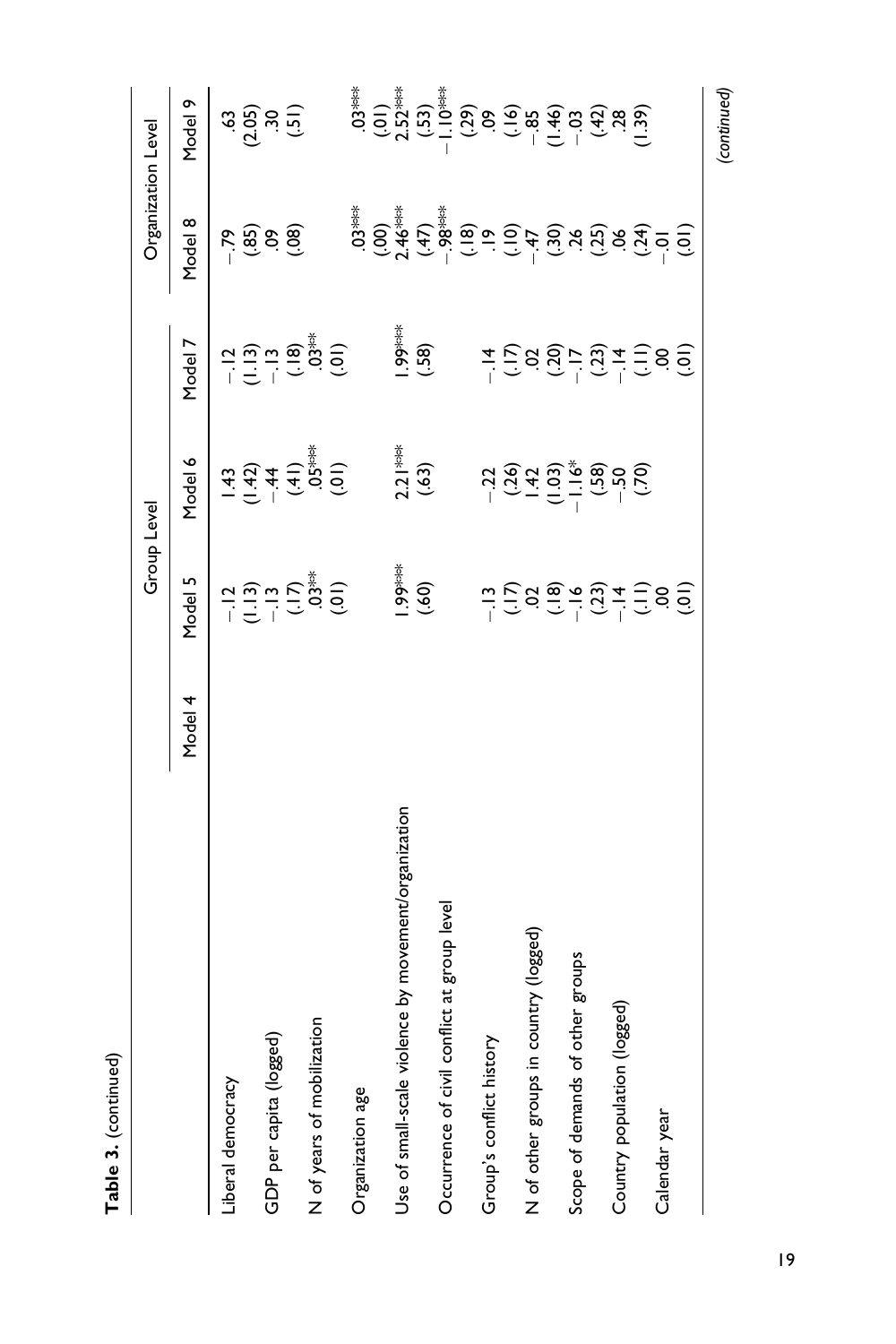| ۱ |
|---|
|   |
|   |
|   |
|   |

|                                                                                                                                                                           |               | <b>Group Level</b> |                  |                 | Organization Level                                                            |                  |
|---------------------------------------------------------------------------------------------------------------------------------------------------------------------------|---------------|--------------------|------------------|-----------------|-------------------------------------------------------------------------------|------------------|
|                                                                                                                                                                           | Model 4       | Model 5            | Model 6          | Model 7         | Model 8                                                                       | Model 9          |
| years<br>Cubic polynomial of peace                                                                                                                                        | Yes           | yes                | yes              | Yes             | yes                                                                           | Yes              |
| Constant                                                                                                                                                                  | $-4.32***$    | $-3.46$            | $\frac{85}{2}$   | $-3.33$         | 10.07                                                                         | $-13.29$         |
|                                                                                                                                                                           | $(*54)$       |                    |                  |                 |                                                                               |                  |
| Country-fixed effects                                                                                                                                                     | ,<br>2        | $(23.82)$<br>No    | $(13.72)$<br>Yes | $(23.56)$<br>No | $\begin{array}{c}\n\text{3.5}\n\text{?} \\ \text{?} \\ \text{?}\n\end{array}$ | $(23.40)$<br>Yes |
| Year-fixed effects                                                                                                                                                        | $\frac{1}{2}$ | $\frac{6}{5}$      | yes<br>Yes       | $\frac{9}{2}$   | $\frac{6}{5}$                                                                 | Yes              |
|                                                                                                                                                                           | 11,825        | 11,723             | 4,930            | 11,723          | 11,967                                                                        | 5,349            |
| Log likelihood                                                                                                                                                            | $-355.85***$  | $299.64***$        | $214.06***$      | 299.63****      | 345.95 ***                                                                    | 287.78***        |
| Note: Standard errors in parentheses. Clustering on countries in Models 4, 5, 7, 8, and on ethnic groups in Models 6 and 9. Log-likelihood figures obtained from standard |               |                    |                  |                 |                                                                               |                  |

Note: Standard errors in parentheses. Clustering on countries in Models 4, 5, 7, 8, and on ethnic groups in Models 6 and 9. Log-likelihood figures obtained from standard  $\frac{1}{2}$  . The contract of the sections. \*  $\beta$  < 0.05, \*\*  $\beta$  < 0.01, \*\*  $\beta$  < 0.01. logistic regressions. \**p* < 0.05, \*\* *p* < 0.01, \*\*\**p* < 0.001.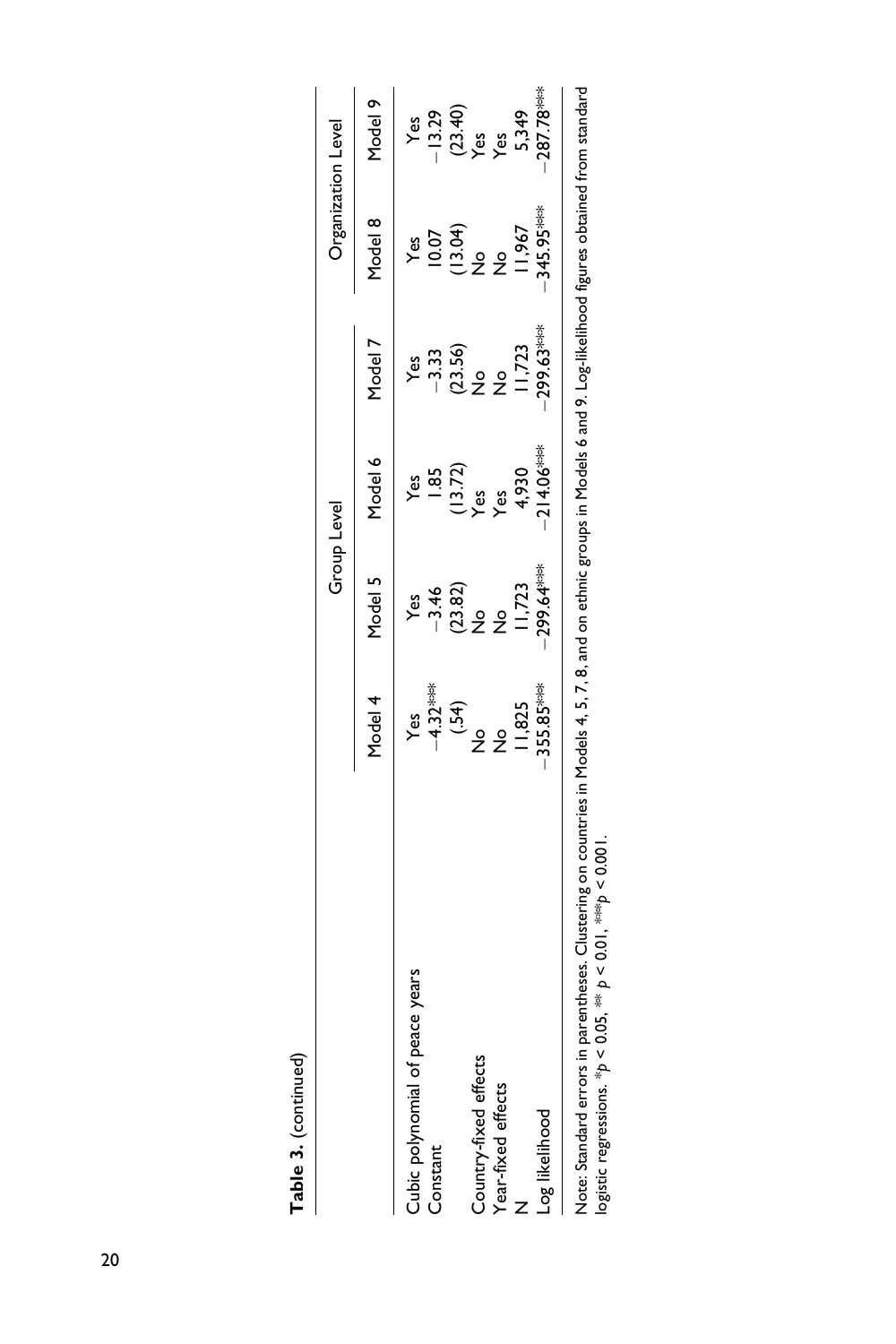

**Figure 2.** Substantive effects. Notes: Based on Model 5 in Table 3 and calculated with simulation methods using Clarify (King, Tomz, and Wittenberg 2000). Graph shows first differences in the predicted ethnic civil conflict risk when moving any of the independent variables listed on the y-axis from their minimum to their maximum values. All other variables held constant at their mean, median, or mode.

Interestingly, the count of the number of organizations within an ethnic movement is only statistically significant in one of these models. Together with the results from the first stage of our analysis, this suggests that the effect of fragmentation on armed conflict found in previous studies (e.g., Cunningham 2013) works in part through claim-making. Finally, we do not find any significant positive effect of the scope of demands made by *other* groups in the country on the risk of ethnic civil conflict. This indicates that the effect of our main explanatory variable is specific to the group that advances such demands and not an artifact of underlying factors that influence ethnic politics in a given country more generally.

Online Appendix V provides additional robustness tests. The results reveal that the effect of the scope of demands pertains to both the governmental and territorialrights dimensions, which suggests that the risk of violent escalation is not confined to conflicts over territory, as emphasized in previous studies (Cunningham, Bakke, and Seymour 2012; Toft 2002; Walter 2006). Moreover, when using the first-year scope indicator, the results confirm the direct effect of radical demands on ethnic civil conflict outbreak: the larger the distance between the demands and the status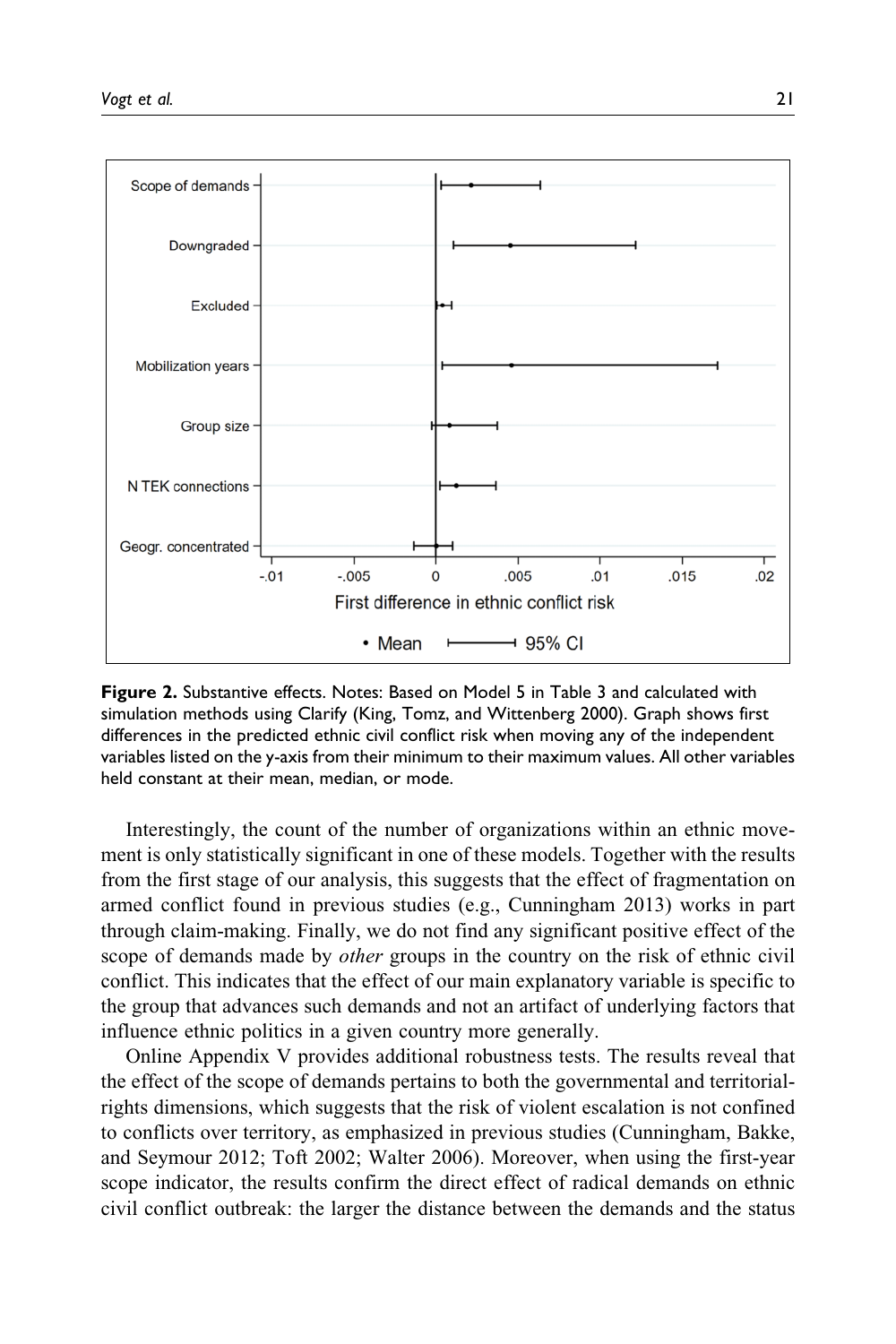quo in the first year of group mobilization, the higher the risk of subsequent conflict outbreak.

This also points to two different scenarios of escalation in the dyadic governmentmovement interaction (see Table A5 in Online Appendix V for examples). Some ethnic movements advance their maximum demands at the very beginning of the mobilization process. For example, the Karen National Union advanced secessionist claims on behalf of the Kayin/Karen group in Myanmar from its foundation in the latter half of the 1940s. The demands were met with intransigence by the newly independent Burmese state, and latent tensions quickly escalated into outright war. In Zimbabwe, ZAPU (and later ZANU) aimed at overturning White minority rule from the outset. In response, the Southern Rhodesian government banned the organization and suppressed any public campaigns, ultimately forcing the African nationalist movement to pursue its goals by violent means. This example also highlights how claims made by marginalized groups that appear radical to the ruling elite (and thus provoke a backlash) can play a crucial role in the escalation process leading from inter-group inequality to civil conflict outbreak.

In other cases, movements increase their demands over the course of mobilization, which exacerbates tensions and may ultimately lead to outright armed confrontation. This was the case in the aforementioned example of Bengali mobilization in Pakistan. Following the presentation of its 1966 Six-Points Programme, the Awami League won a clear majority in East Pakistan in the 1970 elections. Threatened by the prospects of East Pakistani separatism, Pakistan's military intervened in the coalition talks and cracked down on Bengali mobilization. This only served to further increase grievances in East Pakistan, and the Awami League responded to the army's brutal repression by calling for a noncooperation movement, ultimately leading to civil war and independence (Leonard 2006).

To evaluate the impact of such radicalization processes in more detail, we now move to the organization-level analysis. Hypothesis H3 holds that as individual organizations increase their demands, they should be more likely to become engaged in civil conflict. The results of Model 8 in Table 3 lend support to this hypothesis. The dummy variable capturing organization-specific radicalization exerts a positive and statistically significant effect on the risk of ethnic civil conflict onset. Thus, our results provide evidence for a direct effect of radicalization on ethnic civil conflict onset: increasingly radical demands tend to push organizations toward violent action. This finding remains robust when we add country and year-fixed effects in Model 9.

In addition, the results show that older organizations are more likely to become involved in civil violence. Given that age tends to be associated with higher institutional capacity, this finding again underlines the important role of opposition resources. Unsurprisingly, the use of small-scale violence against the government either at the movement or the organization level increases the likelihood of civil conflict. By contrast, an individual organization is less likely to take up arms against the government if the group it represents was already engaged in an ethnic civil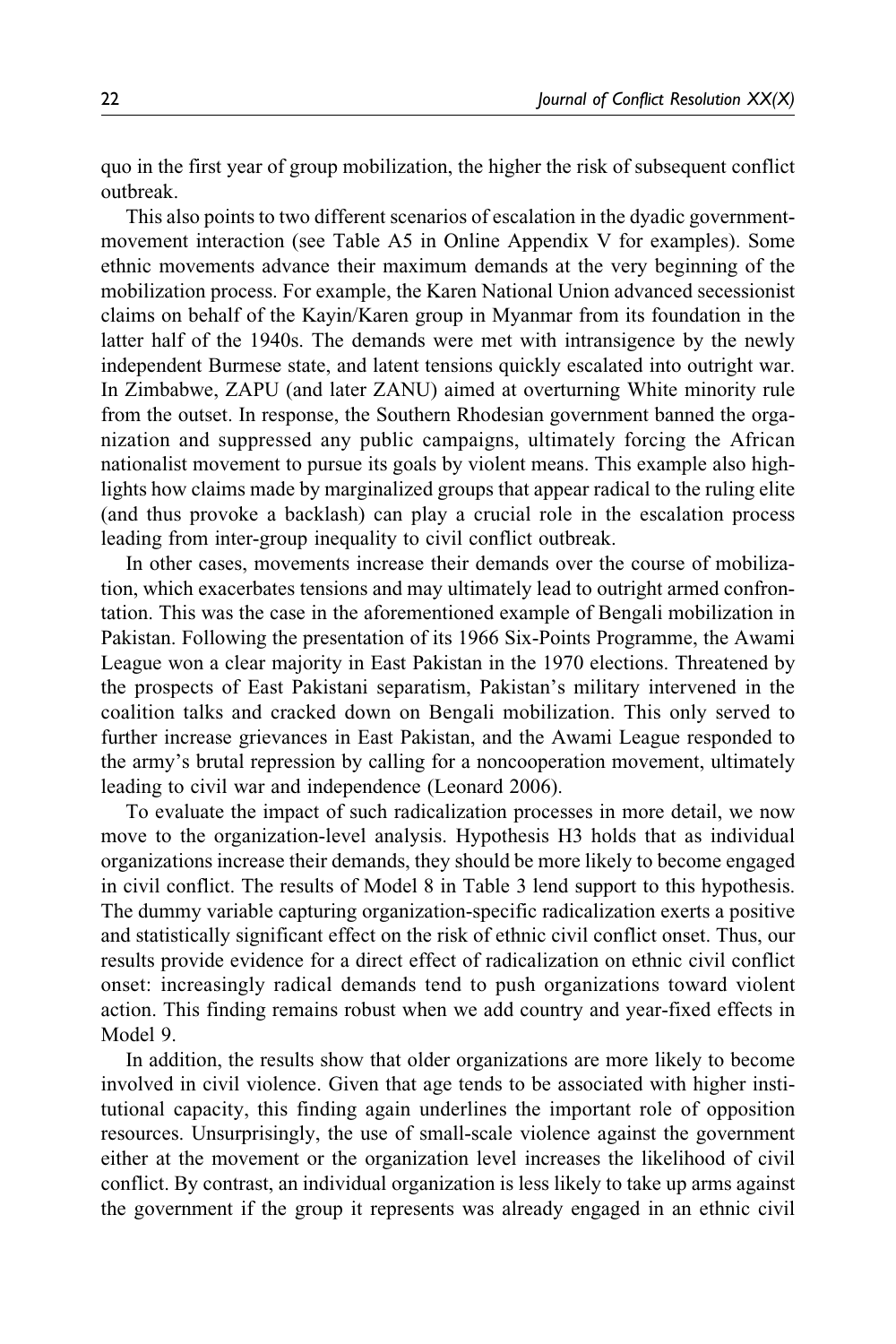conflict in the foregoing year. This mirrors recent evidence that individual organizations have an incentive to diversify their strategies compared to movementinternal competitors (Cunningham, Dahl, and Frugé 2017). Importantly, the robust effect of our radicalization indicator implies that increasingly radical demands advanced by specific organizations have an independent impact over and beyond the effect of prior instances of violence within the government-movement dyad. In short, our results suggest that advancing increasingly radical demands locks ethnopolitical organizations into a spiral of escalation that increases the risk of armed civil conflict.

## **Conclusions**

Almost three decades ago, Diehl (1992) criticized international conflict research for disregarding the content of disputes. The same observation applies to current civil war research. Recent studies of civil violence have advanced our knowledge of actor fragmentation, power relations, and alliances in conflict dynamics and the role of ideology in armed group behavior. Yet, the neglect of conflict actors' claims in quantitative research has left us without systematic evidence on many important mechanisms of conflict escalation highlighted by existing theories and case studies. We have argued that in addition to genuine group aspirations, demands advanced on behalf of ethnic groups can serve as organization-external and internal signaling devices. Especially in the context of fragmented movements, individual organizations and their leaders have incentives to use radical demands to signal strength to the state, boost intra-organizational cohesion, and outbid movement-internal rivals – with important negative externalities for the bargaining process with the government. On the one hand, far-reaching demands by opposition movements likely affect governments' threat perception. On the other hand, organizations that make increasingly radical demands lock themselves into a spiral of escalation, afraid of paying the reputation costs from backing down.

We find empirical support for a strong positive relationship between movement fragmentation and the scope of ethnic group demands, as well as a direct effect of the latter and of organization-specific radicalization on the risk of civil violence. Political demands are always the result of environmental circumstances and thus inherently endogenous, but our empirical results point to an independent effect of the scope of demands. While we cannot definitively rule out possible reverse causation, this concern is mitigated by the fact that far-reaching demands at the outset of groups' mobilization still have a clear impact on the risk of civil conflict many years later. We also show that prior ethnic civil conflict does not systematically increase the scope of movement demands, suggesting that the latter is not just a function of the underlying conflict proneness of a given state-movement relationship. Although the EPR-O dataset is currently limited to forty countries, the random sampling approach makes it unlikely that the findings suffer from systematic biases, and if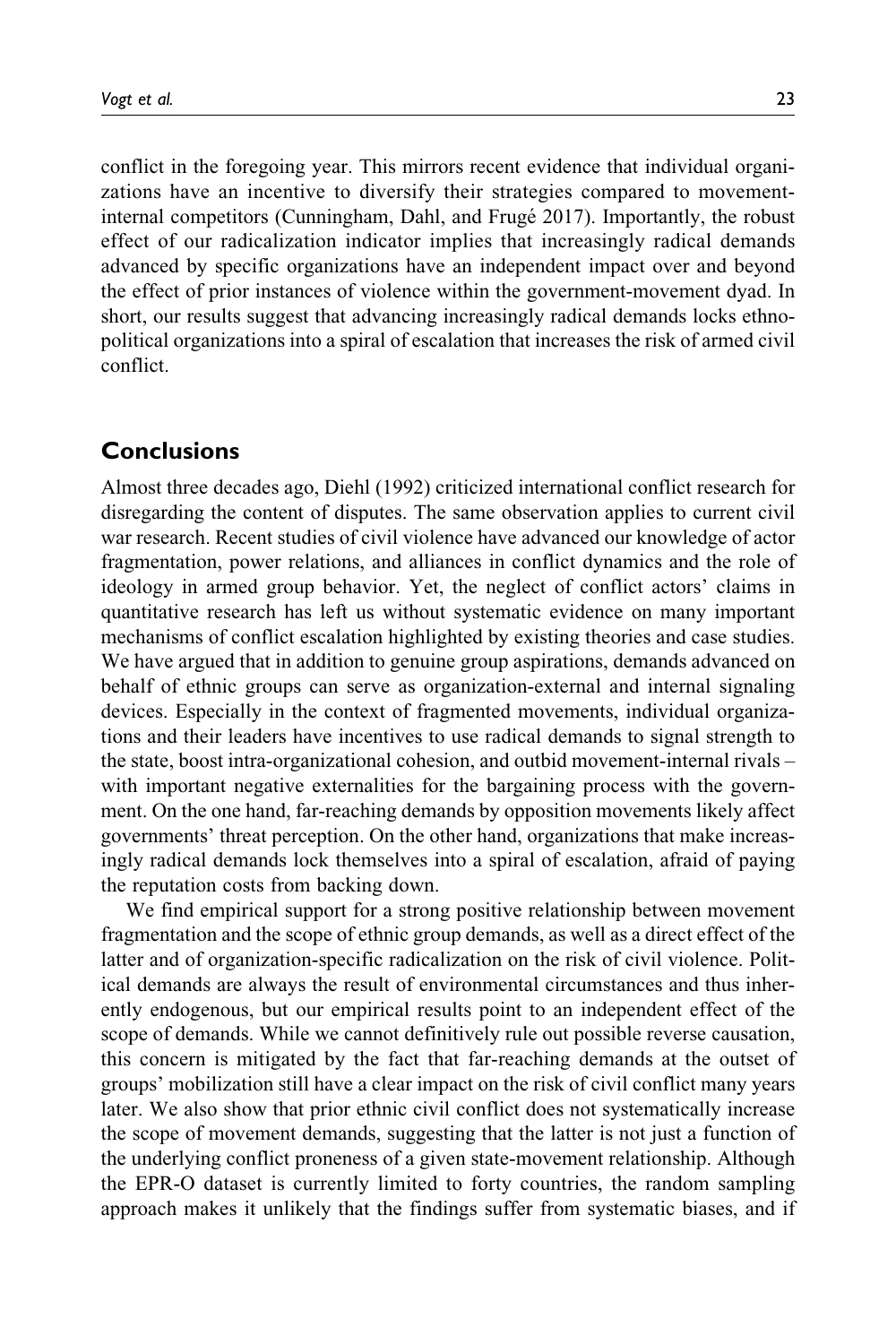anything the limited number of observations raises the bar for finding statistically significant results.

Overall, our results support our claim that radical demands reflect deliberate choices made by political organizations and their leaders. This is in line with actor-centered arguments from studies of social movements, which emphasize the importance of political agency above and beyond structural conditions (e.g., Sharp 2005; Stephan and Chenoweth 2008). Our findings also contribute to recent studies of ethnic grievances and civil conflict, which have mostly focused on measuring objective horizontal inequality, rather than the concrete demands that ethnic organizations advance in response to such inequality (e.g., Cederman, Wimmer, and Min 2010; Stewart 2008; Vogt 2019). By confirming the relevance of claims in ethnic outbidding (Horowitz 1985, 185-228; Kaufman 1996; Rabushka and Shepsle 1972), we provide new insights into the complex processes of escalation from objective inequality to the outbreak of ethnic civil conflict. Contrary to extant research on issue indivisibility and conflict escalation (e.g., Hassner 2009; Svensson 2007; Toft 2007), we have shown that, independent of the particular dimension of political claim-making, demands that are further away from the status quo are likely to be perceived as more radical and, thus, to increase the risk of violent conflict escalation.

Hence, our study also feeds into the long-standing debate on the political consequences of radicalism, which has typically focused on the achievement of movement goals (e.g., Gamson 1975; Haines 1995; McCammon, Bergner, and Arch 2015). Applying a new measure of radical demands to a global sample of a particular type of movements, we show that in the context of ethno-political mobilization, the negative social externalities are likely to outweigh potential organization or movement-level gains in the form of funding or political success. Yet, organizations could also attempt to raise their own profile through moderation, that is, by "underbidding" their movement-internal rivals' demands. For instance, social movement scholars have shown that "radical flanks" often only emerge as such once other factions strategically downscale their demands to secure individual benefits from the state and third parties (e.g., McCammon, Bergner, and Arch 2015). Thus, one promising avenue for future research using the new EPR-Organizations dataset would be a systematic analysis of the causes and consequences of de-escalation in terms of movement demands: why and when individual organizations downscale their claims and how such moderation affects the strategic interactions with the state government and the risk of armed conflict.

Finally, our approach could also inform research on radicalization in the field of terrorism studies (e.g., McCauley and Moskalenko 2017; Moghaddam 2005). In line with previous works in this field (Abrahms 2012; Asal and Rethemeyer 2008; Piazza 2009), we find that the publically declared goals of organizations have an important impact on conflict dynamics. This implies that the process of radicalization can be conceptually captured partly by increases in the scope of political goals. Recent psychological research argues that "radicalization of opinion" and "radicalization of action" may be separate processes for individuals (McCauley and Moskalenko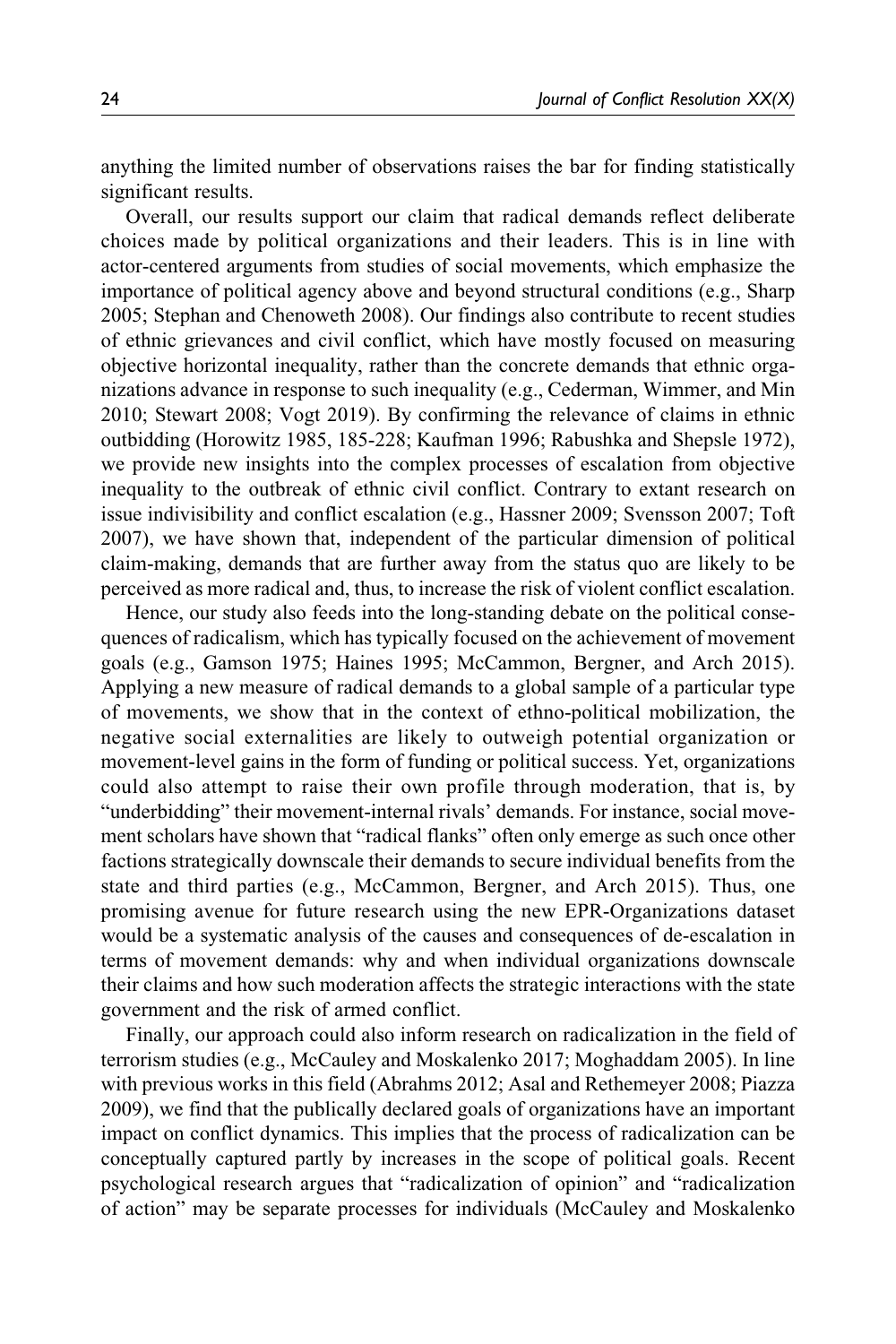2017). The results of our study suggest that outbidding is a crucial mechanism at the organizational level that leads from one to the other.

### **Authors' Note**

The data used in this article can be accessed on the journal's replication website, as well as on the following website:<https://www.manuelvogt.org/data>

### **Acknowledgments**

The authors would like to thank Kathleen Cunningham for sharing her data on selfdetermination organizations, as well as Kristin Bakke, Sara Polo, Andrea Ruggeri, Adam McCauley, Stefano Costalli, and two anonymous reviewers of the journal for their helpful comments and suggestions. We also thank Mohammad Aghdam, Baris Ari, Felicitas Fischer, Andreas Juon, Nora Keller, Fabian Morgenthaler, Radhika Nagesh, Kathrin Oestringer, Francisco Villamil, and Katherine Woolbright for excellent research assistance and Luc Girardin for managing the coding interface and database.

## **Declaration of Conflicting Interests**

The author(s) declared no potential conflicts of interest with respect to the research, authorship, and/or publication of this article.

#### **Funding**

The author(s) disclosed receipt of the following financial support for the research, authorship, and/or publication of this article: Vogt gratefully acknowledges financial support from the Swiss National Science Foundation within the "Research for Development" (r4d) project on "Ethnic Power Relations and Conflict in Fragile States" (SNSF, grant no. 400240-147210). Gleditsch is grateful for funding from the Research Council of Norway (275955/F10) and the Economic and Social Research Council (ES/S009965/1).

## **ORCID iD**

Manuel Vogt  $\blacksquare$  <https://orcid.org/0000-0002-7502-626X>

### **Supplemental Material**

Supplemental material for this article is available online.

#### **Notes**

- 1. Walter (2017) proposes a relational approach to measuring extremism, but her discussion remains focused on religion. Zuber and Szöcsik (2015) measure the scope of demands by ethnonational minority parties in Europe relative to the party system average.
- 2. Walter (2017) makes a similar argument with respect to religious extremism.
- 3. The fragmentation of ethnic movements is in itself an important political outcome that has been analyzed in previous studies (e.g., Asal, Brown, and Dalton 2012; Seymour, Bakke, and Cunningham 2016). Given that the sources of fragmentation might also affect the scope of movements' claims, we return to this issue in the control variables section below.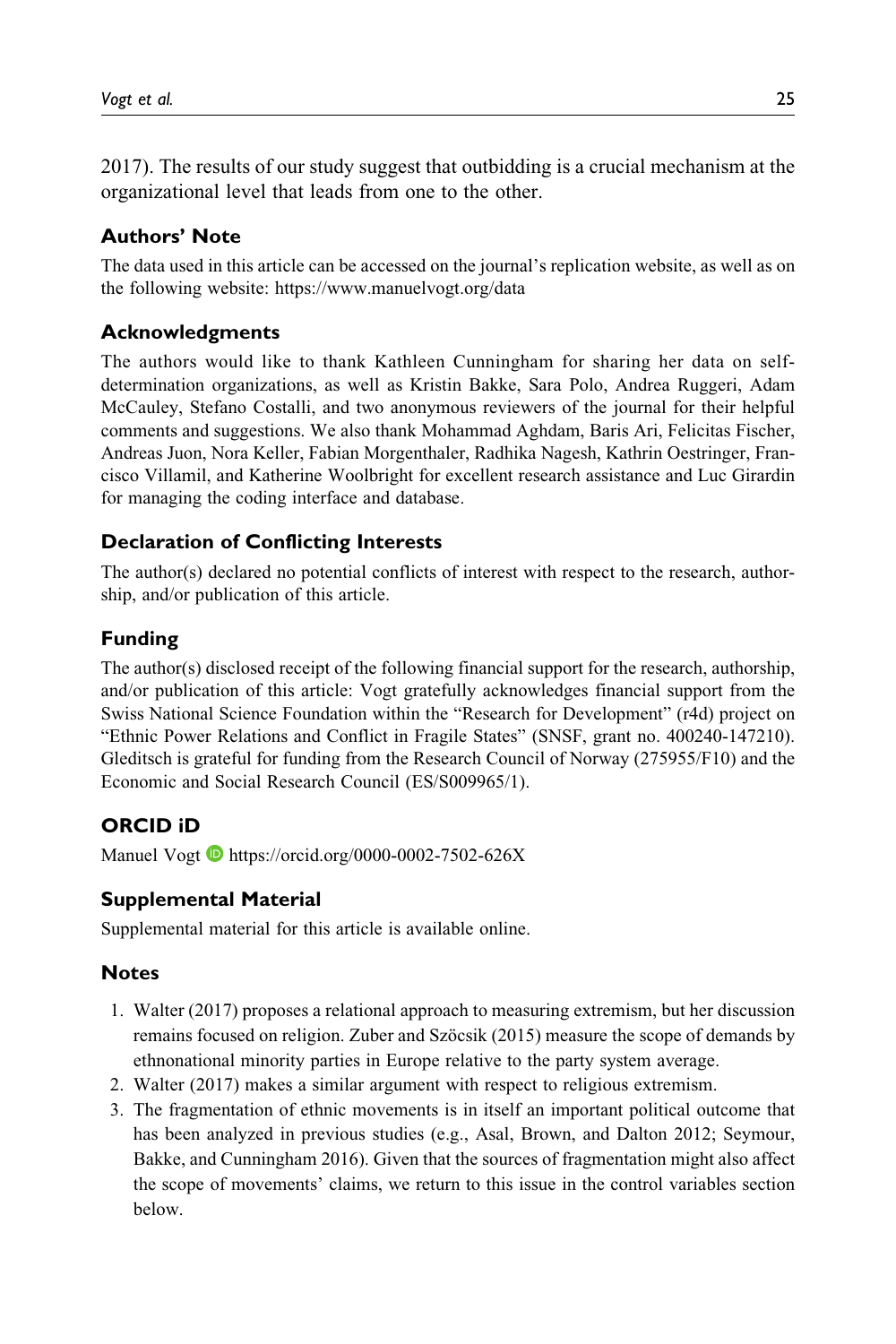- 4. In principle, organizations could also attempt to distinguish themselves from movementinternal competitors through moderation. We will return to this issue in the conclusion.
- 5. The sample is drawn from the universe of countries in the EPR dataset.
- 6. The SRDP is based on Cunningham's (2013) SDM dataset, which records selfdetermination organizations in 24 out of the 40 countries included in EPR-O. In these twenty-four states, EPR-O features an average of 22.6 organizations per country, compared to an average of 15.1 in the SDM dataset.
- 7. Figure A1 in Online Appendix III also shows that in the majority of years, less than 50 percent of all organizations contained in EPR-O made claims relating to territorial rights.
- 8. Note that organizations can also simultaneously make claims for both secession and access to national-level power in the existing state. For example, the latter can be seen as a short-term goal, with the long-term objective of attaining an independent state. Or organizations might aim to achieve influence in the government in order to destabilize existing state institutions from within (similar to anti-system parties) in the hope that this facilitates their secessionist attempts.
- 9. The difference in the number of conflict onsets stems from the fact that a civil conflict may involve two or more rebel organizations.
- 10. While it would be preferable to measure external (military) support more directly, the only such global data we are aware of stem from the MAR project (Minorities at Risk Project 2009). Yet, they only cover part of the ethnic groups included in our sample. Thus, following the existing literature (e.g., Saideman 1997), we use trans-border ethnic kin connections as an indicator of the external support potential.
- 11. The predicted probabilities were calculated with simulation methods using Clarify (King, Tomz, and Wittenberg 2000). All other variables were held constant at their mean, median, or mode.

#### **References**

- Abrahms, Max. 2012. "The Political Effectiveness of Terrorism Revisited." Comparative Political Studies 45 (3): 366-93.
- Adams, James, and Samuel Merrill. 2008. "Candidate and Party Strategies in Two-stage Elections Beginning with a Primary." American Journal of Political Science 52 (2): 344-59.
- Ahmad, Aisha. 2016. "Going Global: Islamist Competition in Contemporary Civil Wars." Security Studies 25 (2): 353-84.
- Asal, Victor, Mitchell Brown, and Angela Dalton. 2012. "Why Split? Organizational Splits among Ethnopolitical Organizations in the Middle East." Journal of Conflict Resolution 56 (1): 94-117.
- Asal, Victor, and R. Karl Rethemeyer. 2008. "The Nature of the Beast: Organizational Structures and the Lethality of Terrorist Attacks." The Journal of Politics 70 (2): 437-49.
- Banks, Arthur S., Thomas C. Muller, William R. Overstreet, and Judith F. Isacoff, Eds. 2014. Political Handbook of the World. Thousand Oaks, CA: CQ.
- Bloom, Mia M. 2004. "Palestinian Suicide Bombing: Public Support, Market Share, and Outbidding." Political Science Quarterly 119 (1): 61-88.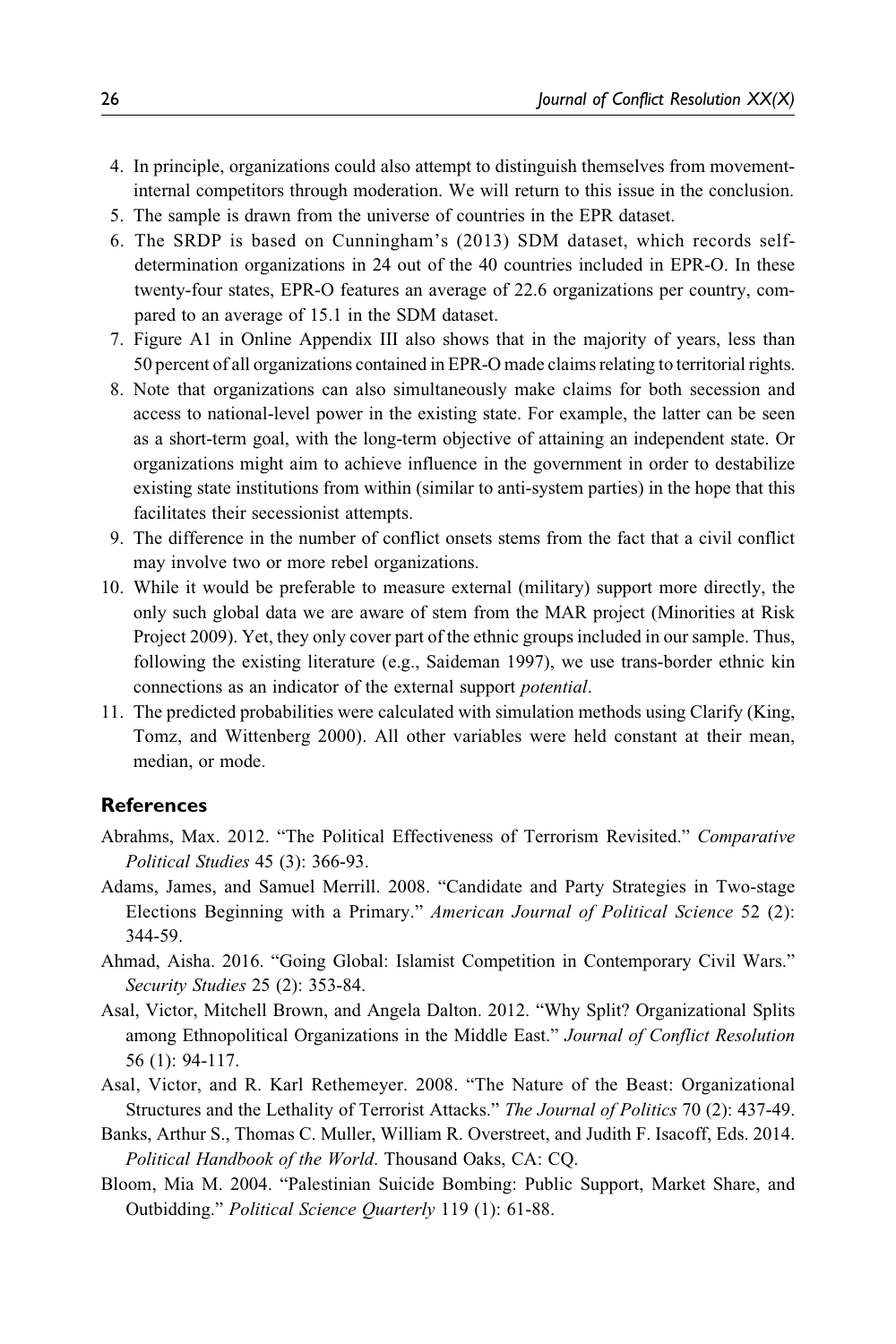- Bormann, Nils-Christian, Lars-Erik Cederman, and Manuel Vogt. 2017. "Language, Religion, and Ethnic Civil War." Journal of Conflict Resolution 61 (4): 744-71.
- Brancati, Dawn. 2006. "Decentralization: Fueling the Fire or Dampening the Flames of Ethnic Conflict and Secessionism?" International Organization 60 (03): 651-85.
- Carter, David B., and Curtis S. Signorino. 2010. "Back to the Future: Modeling Time Dependence in Binary Data." Political Analysis 18 (3): 271-92.
- Cederman, Lars-Erik, Kristian Skrede Gleditsch, and Halvard Buhaug. 2013. Inequality, Grievances and Civil War. New York: Cambridge Univerisity Press.
- Cederman, Lars-Erik, Andreas Wimmer, and Brian Min. 2010. "Why Do Ethnic Groups Rebel? New Data and Analysis." World Politics 62 (1): 87-119.
- Cetinyan, Rupen. 2002. "Ethnic Bargaining in the Shadow of Third-party Intervention." International Organization 56 (3): 645-77.
- Chenoweth, Erica, and Jay Ulfelder. 2017. "Can Structural Conditions Explain the Onset of Nonviolent Uprisings?" Journal of Conflict Resolution 61 (2): 298-324.
- Christia, Fotini. 2012. Alliance Formation in Civil Wars. New York: Cambridge University Press.
- Coppedge, Michael, Staffan I. Lindberg, Svend-Erik Skaaning, and Jan Teorell. 2015. "Measuring High Level Democratic Principles Using the V-Dem Data." V-Dem Working Paper Series, 6. Accessed February 17, 2021. [https://www.v-dem.net/media/filer\\_](https://www.v-dem.net/media/filer_public/61/64/6164b8a0-656c-4840-8ac0-ce9e4a7c2b2f/v-dem_working_paper_2015_6.pdf) [public/61/64/6164b8a0-656c-4840-8ac0-ce9e4a7c2b2f/v-dem\\_working\\_paper\\_2015\\_](https://www.v-dem.net/media/filer_public/61/64/6164b8a0-656c-4840-8ac0-ce9e4a7c2b2f/v-dem_working_paper_2015_6.pdf) [6.pdf](https://www.v-dem.net/media/filer_public/61/64/6164b8a0-656c-4840-8ac0-ce9e4a7c2b2f/v-dem_working_paper_2015_6.pdf).
- Costalli, Stefano, and Andrea Ruggeri. 2015. "Indignation, Ideologies, and Armed Mobilization: Civil War in Italy, 1943–45." International Security 40 (2): 119-57.
- Cunningham, Kathleen Gallagher. 2013. "Actor Fragmentation and Civil War Bargaining: How Internal Divisions Generate Civil Conflict." American Journal of Political Science 57 (3): 659-72.
- Cunningham, Kathleen Gallagher, Kristin M. Bakke, and Lee J. M. Seymour. 2012. "Shirts Today, Skins Tomorrow: Dual Contests and the Effects of Fragmentation in Selfdetermination Disputes." Journal of Conflict Resolution 56 (1): 67-93.
- Cunningham, Kathleen Gallagher, Marianne Dahl, and Anne Frugé. 2017. "Strategies of Resistance: Diversification and Diffusion." American Journal of Political Science 61 (3): 591-605.
- Davenport, Christian. 2007. "State Repression and Political Order." Annual Review of Political Science 10 (1): 1-23.
- Diehl, Paul F. 1992. "What Are They Fighting For? The Importance of Issues in International Conflict Research." Journal of Peace Research 29 (3): 333-44.
- Drake, C. J. M. 1998. "The Role of Ideology in Terrorists' Target Selection." Terrorism and Political Violence 10 (2): 53-85.
- Gamson, William A. 1975. The Strategy of Social Protest. Homewood, IL: Dorsey Press.
- Gleditsch, Nils Petter, Peter Wallensteen, Mikael Eriksson, Margareta Sollenberg, and Håvard Strand. 2002. "Armed Conflict 1946-2001: A New Dataset." Journal of Peace Research 39 (5): 615-37.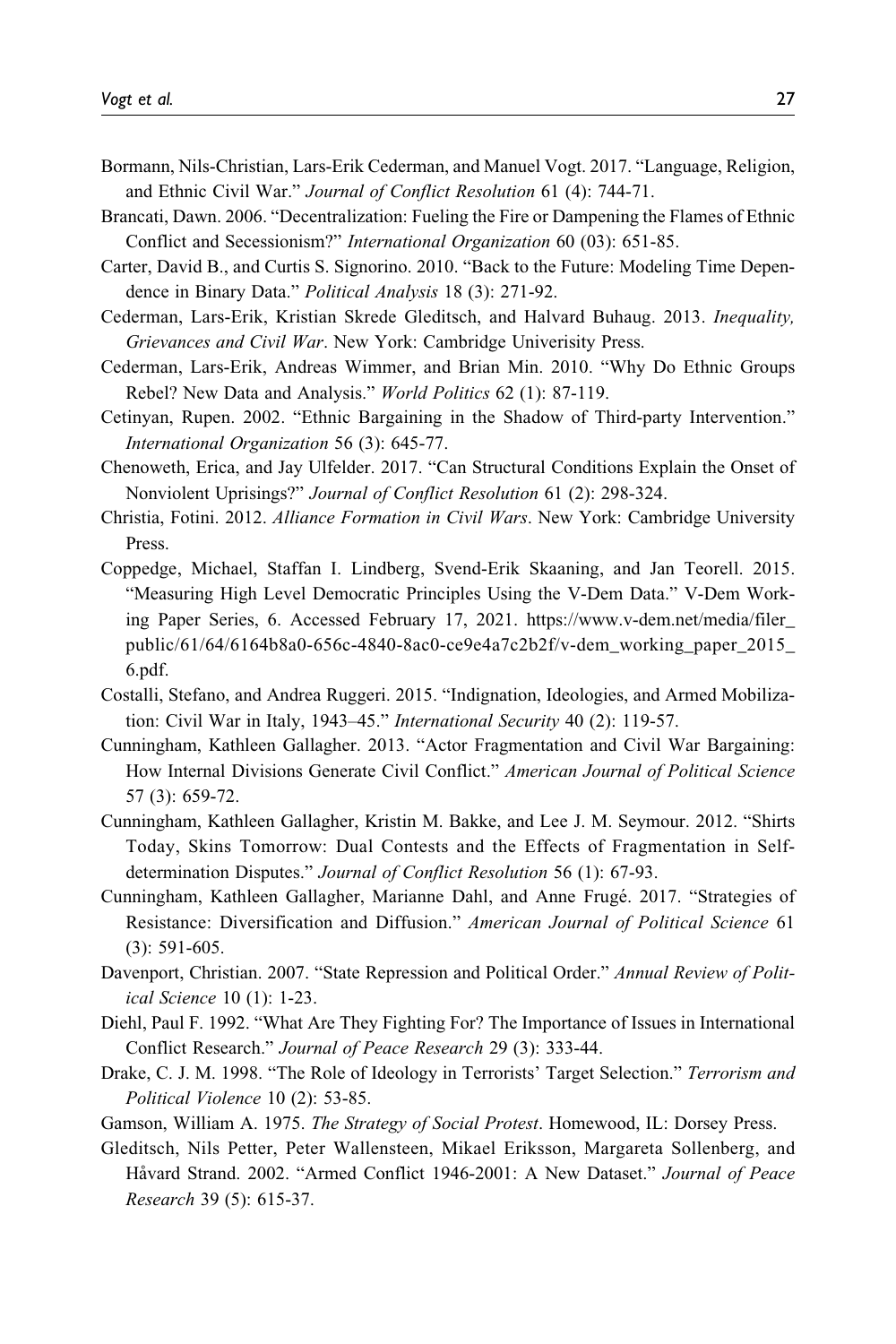- Gurr, Ted Robert. 1994. "Peoples Against States: Ethnopolitical Conflict and the Changing World System: 1994 Presidential Address." International Studies Quarterly 38 (3): 347-77.
- Gutiérrez Sanín, Francisco, and Elisabeth J. Wood. 2014. "Ideology in Civil War: Instrumental Adoption and Beyond." Journal of Peace Research 51 (2): 213-26.
- Haines, Herbert H. 1995. Black Radicals and the Civil Rights Mainstream, 1954-1970. Knoxville, TN: University of Tennessee Press.
- Hassner, Ron E. 2009. War on Sacred Grounds. Ithaca, NY: Cornell University Press.
- Horowitz, Donald L. 1985. Ethnic Groups in Conflict. Berkeley, CA: University of California Press.
- Horowitz, Michael C. 2010. "Nonstate Actors and the Diffusion of Innovations: The Case of Suicide Terrorism." International Organization 64 (01): 33-64.
- Jenne, Erin K. 2007. Ethnic Bargaining: The Paradox of Minority Empowerment. Ithaca, NY: Cornell University Press.
- Jenne, Erin K., Stephen M. Saideman, and Will Lowe. 2007. "Separatism as a Bargaining Posture: The Role of Leverage in Minority Radicalization." Journal of Peace Research 44 (5): 539-58.
- Kaufman, Stuart J. 1996. "Spiraling to Ethnic War." International Security 21 (2): 108-38.
- King, Gary, Michael Tomz, and Jason Wittenberg. 2000. "Making the Most of Statistical Analyses: Improving Interpretation and Presentation." American Journal of Political Science 44 (2): 347-61.
- King, Gary, and Langche Zeng. 2001. "Logistic Regression in Rare Events Data." Political Analysis 9 (2): 137-63.
- Krause, Peter. 2014. "The Structure of Success: How the Internal Distribution of Power Drives Armed Group Behavior and National Movement Effectiveness." International Security 38 (3): 72-116.
- Lawrence, Adria. 2010. "Triggering Nationalist Violence: Competition and Conflict in Uprisings against Colonial Rule." International Security 35 (2): 88-122.
- Leonard, Thomas, Ed. 2006. Encyclopedia of the Developing World. New York: Routledge.
- Lichbach, Mark I. 1987. "Deterrence or Escalation? The Puzzle of Aggregate Studies of Repression and Dissent." Journal of Conflict Resolution 31 (2): 266-97.
- McCammon, Holly J., Erin M. Bergner, and Sandra C. Arch. 2015. "'Are You One of Those Women?' Within-movement Conflict, Radical Flank Effects, and Social Movement Political Outcomes." Mobilization 20 (2): 157-78.
- McCauley, Clark, and Sophia Moskalenko. 2017. "Understanding Political Radicalization: The Two-pyramids Model." American Psychologist 72 (3): 205-16.
- Minorities at Risk Project. 2009. Minorities at Risk Dataset. College Park, MD: Center for International Development and Conflict Management.
- Minority Rights Group International. 2007. World Directory of Minorities and Indigenous Peoples. Accessed April 10, 2016.<http://minorityrights.org/directory/.>
- Moghaddam, Fathali M. 2005. "The Staircase to Terrorism: A Psychological Exploration." American Psychologist 60 (2): 161-69.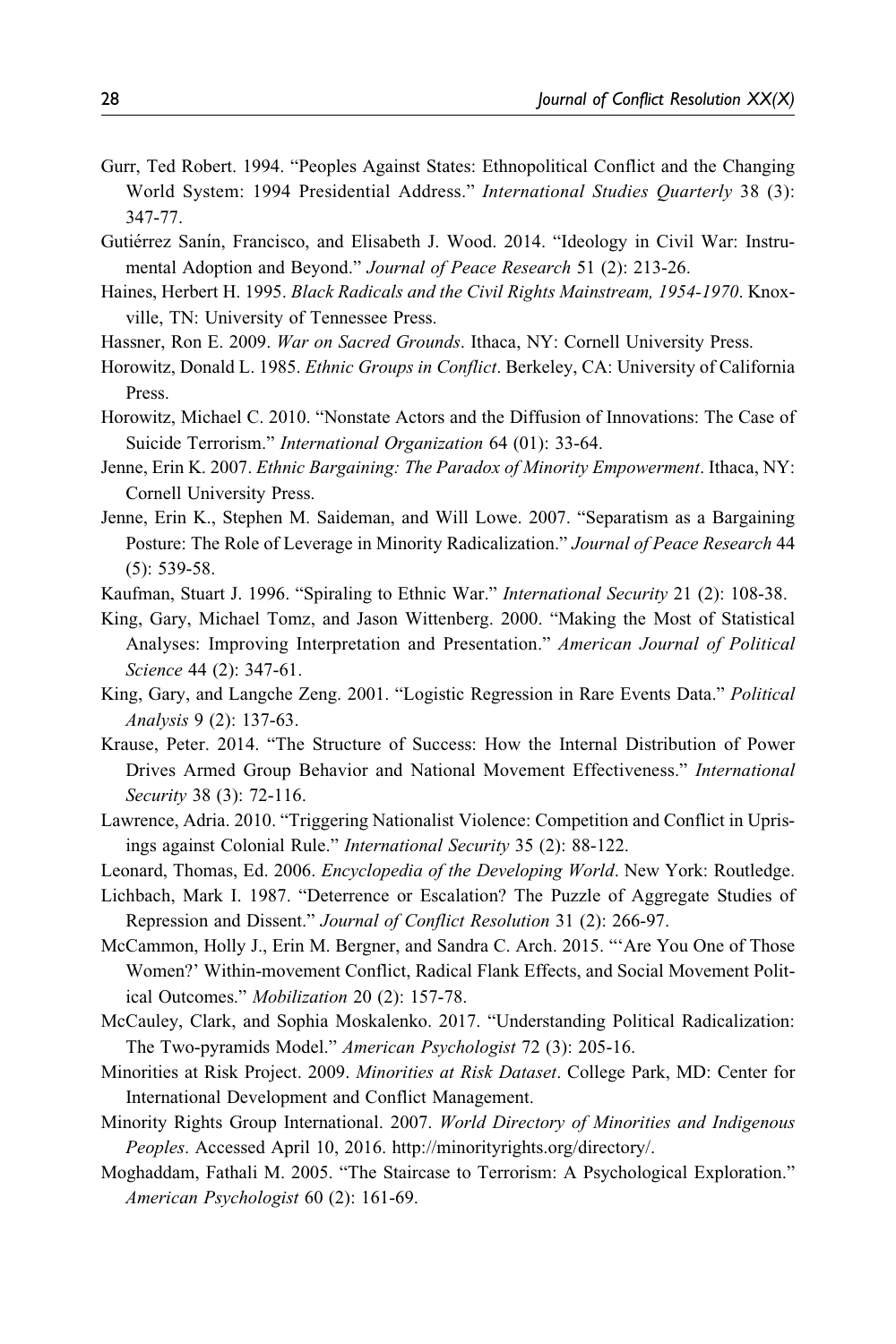- Moore, Will H. 1998. "Repression and Dissent: Substitution, Context, and Timing." American Journal of Political Science 42 (3): 851-73.
- Owen, Guillermo, and Bernard Grofman. 2006. "Two-stage Electoral Competition in Twoparty Contests: Persistent Divergence of Party Positions." Social Choice and Welfare 26 (3): 547-69.
- Pearlman, Wendy. 2008/09. "Spoiling Inside and Out: Internal Political Contestation and the Middle East Peace Process." International Security 33 (3): 79-109.
- Piazza, James A. 2009. "Is Islamist Terrorism More Dangerous?: An Empirical Study of Group Ideology, Organization, and Goal Structure." Terrorism and Political Violence 21 (1): 62-88.
- Rabushka, Alvin, and Kenneth Shepsle. 1972. Politics in Plural Societies: A Theory in Democratic Instability. Columbus, OH: Charles E. Merrill.
- Saideman, Stephen M. 1997. "Explaining the International Relations of Secessionist Conflicts: Vulnerability Versus Ethnic Ties." International Organization 51 (4): 721-53.
- Seymour, Lee J. M., Kristin M. Bakke, and Kathleen Cunningham. 2016. "E Pluribus Unum, Ex Uno Plures: Competition, Violence, and Fragmentation in Ethnopolitical Movements." Journal of Peace Research 53 (1): 3-18.
- Sharp, Gene. 2005. Waging Nonviolent Struggle: 20th Century Practice and 21st Century Potential. Boston, MA: Porter Sargent.
- Stephan, Maria J., and Erica Chenoweth. 2008. "Why Civil Resistance Works." International Security 33 (1): 7-44.
- Stewart, Frances, Ed. 2008. Horizontal Inequalities and Conflict: Understanding Group Violence in Multiethnic Societies. Houndmills, UK: Palgrave Macmillan.
- Svensson, Isak. 2007. "Fighting with Faith: Religion and Conflict Resolution in Civil Wars." Journal of Conflict Resolution 51 (6): 930-49.
- Svensson, Isak, and Desirée Nilsson. 2018. "Disputes over the Divine: Introducing the Religion and Armed Conflict Relac) Data, 1975 to 2015." Journal of Conflict Resolution 62 (5): 1127-48.
- Tanrisever, Oktay F. 2002. "The Politics of Tatar Nationalism and Russian Federalism: 1992- 1999." Ph.D. Thesis, School of Slavonic and East European Studies, University College London, London, UK.
- Thaler, Kai M. 2012. "Ideology and Violence in Civil Wars: Theory and Evidence from Mozambique and Angola." Civil Wars 14 (4): 546-67.
- Toft, Monica D. 2002. "Indivisible Territory, Geographic Concentration, and Ethnic War." Security Studies 12 (2): 82-119.
- Toft, Monica D. 2007. "Getting Religion? The Puzzling Case of Islam and Civil War." International Security 31 (4): 97-131.
- Ugarriza, Juan E., and Matthew J. Craig. 2013. "The Relevance of Ideology to Contemporary Armed Conflicts." Journal of Conflict Resolution 57 (3): 445-77.
- Vogt, Manuel. 2019. Mobilization and Conflict in Multiethnic States. New York: Oxford University Press.
- Vogt, Manuel, Nils-Christian Bormann, Seraina Rüegger, Lars-Erik Cederman, Philipp Hunziker, and Luc Girardin. 2015. "Integrating Data on Ethnicity, Geography, and Conflict: